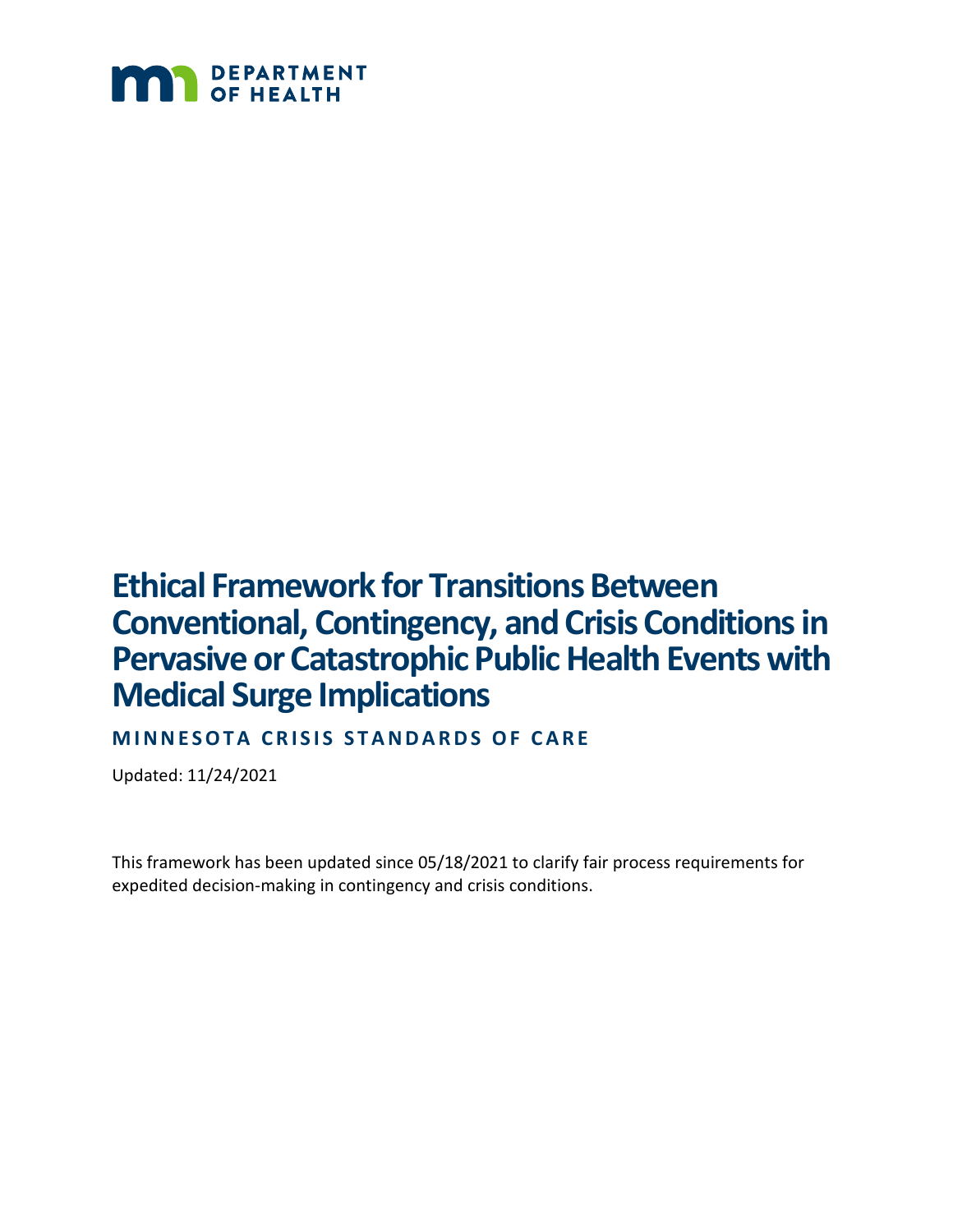**Ethical Framework for Transitions between Conventional, Contingency and Crisis Conditions**

Minnesota Department of Health Center for Emergency Preparedness and Response PO Box 64975 St. Paul, MN 55134-0975 651-201-5700 [health.epr@state.mn.us](mailto:health.epr@state.mn.us) [www.health.state.mn.us](http://www.health.state.mn.us/)

*To obtain this information in a different format, call: 651-201-5700.*

*Acknowledgement: The Minnesota Department of Health thanks the Minnesota COVID Ethics Collaborative (MCEC) for developing this framework. During the COVID-19 Pandemic Response the dedication of all members of the multidisciplinary group was invaluable. MCEC membership included representation from MDH, the University of Minnesota, the Minnesota Hospital Association, tribal health, and clinical, legal, and ethical representation from both health care systems and long-term care facilities.*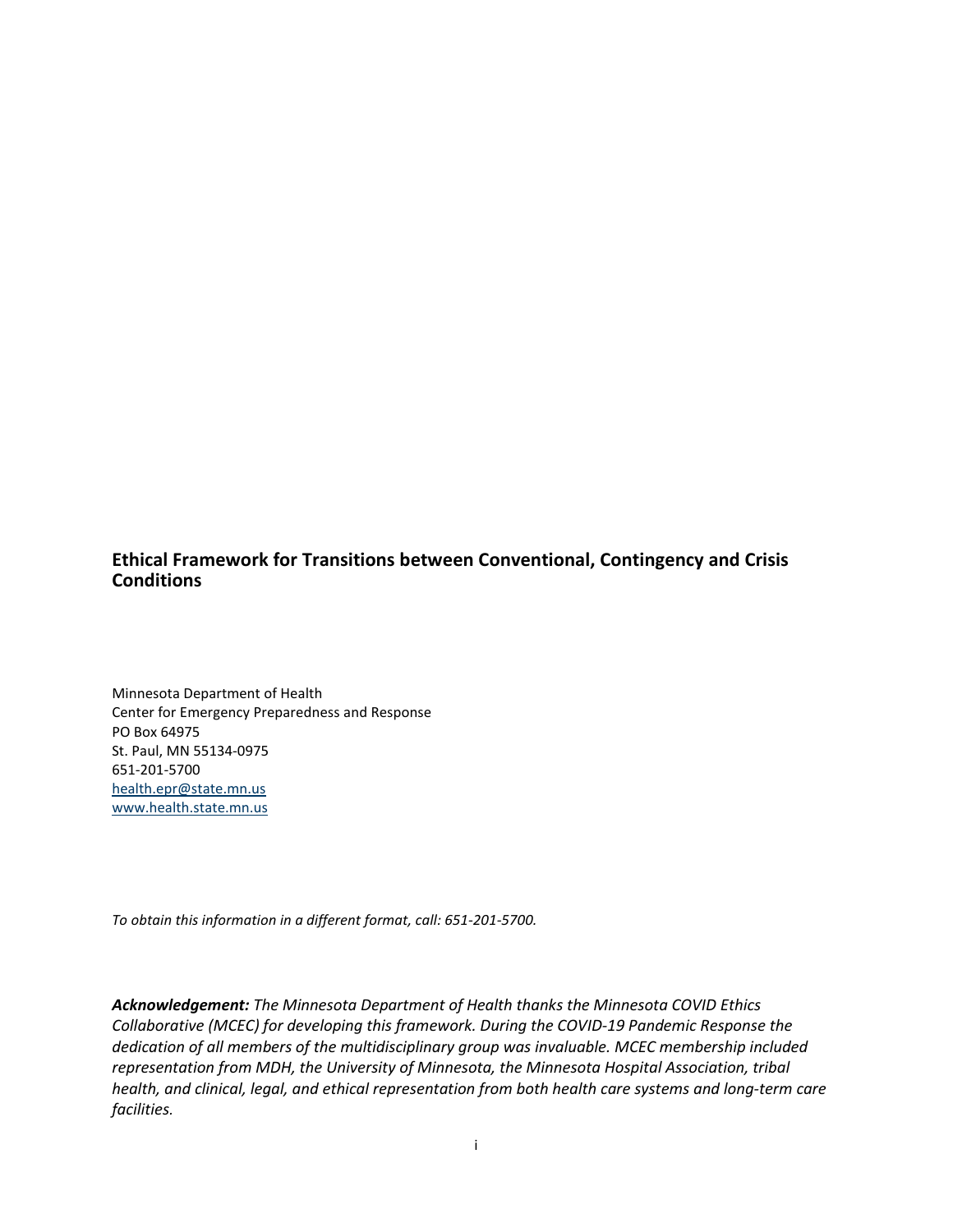## **Contents**

| Understanding standards of care under conventional, contingency, and crisis conditions  2    |
|----------------------------------------------------------------------------------------------|
|                                                                                              |
|                                                                                              |
|                                                                                              |
|                                                                                              |
|                                                                                              |
| Ethical procedures for triage or rationing decisions under crisis standards of care 10       |
| Ethical procedures for resolving conflicts over care decisions across the spectrum of care12 |
| Strategies for health systems, regional leadership, and state-wide leadership  17            |
|                                                                                              |
|                                                                                              |
|                                                                                              |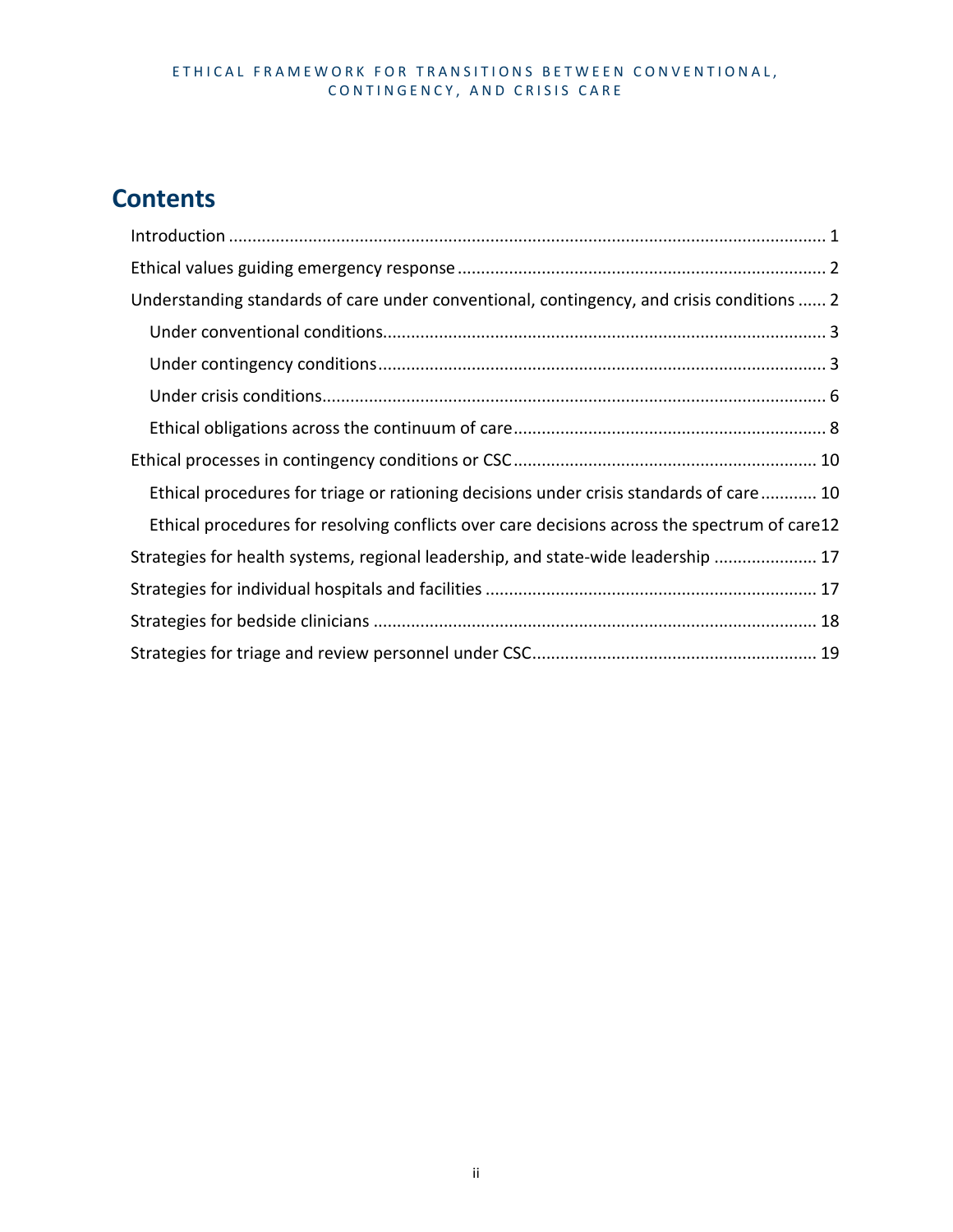## <span id="page-3-0"></span>**Introduction**

This framework addresses ethical guidance for managing challenges associated with strains on health care systems as the need for care increases during pervasive or catastrophic public health events with medical surge implications and shortages of resources -- including supplies, staff, and spaces for providing care -- affect health care operations. This framework was drafted in light of experiences during the COVID-19 pandemic, but it provides guidance for managing resource shortages across diverse types of events.

*Some events—natural disasters such as earthquakes or floods, or terrorist attacks such as detonation of "dirty bombs" (radiological dispersal devices)—have sudden impact, with significant casualties at the outset of the event. Other events, such as influenza pandemics or acts of terrorism involving mass exposure to anthrax, have an extended impact, with casualties building to potentially catastrophic numbers over time. What these diverse events have in common is their potential to overwhelm the public health and health care systems…[1](#page-3-2)*.

**This document provides an ethical framework for the operational transitions between conventional, contingency, and crisis conditions within the context of a pervasive or catastrophic public health event, with associated changes in standards of care when transitioning into or out of crisis conditions. This document is intended to guide care delivery and organizational response during pervasive or catastrophic public health events with medical surge implications (including potential future surges of the COVID-19 pandemic), and thus addresses both bedside ethics and organizational ethics issues. It also aims to promote consistency among institutions and systems across the state of Minnesota.** In addition to enhancing transparency and the trustworthiness of emergency response throughout the state, consistent application of an ethical framework across health systems may offer liability protection to health systems and their providers because it promotes a common standard of care[.2](#page-3-3) Unlike previous guidance recommended by the Minnesota COVID Ethics Collaborative (MCEC) and adopted by the Minnesota Department of Health (MDH), this framework does not address allocation of specific resources, or other challenges regarding particular types of interventions (e.g., CPR).<sup>[3](#page-3-4)</sup>

<span id="page-3-2"></span><span id="page-3-1"></span><sup>&</sup>lt;sup>1</sup> Jonathon P. Leider, Debra DeBruin, Nicole Reynolds, Angelica Koch, Judy Seaberg, "Ethical Guidance for Disaster Response, Specifically Around Crisis Standards of Care: A Systematic Review", American Journal of Public Health 107, no. 9 (September 1, 2017): p. e2. See also Agency for Healthcare Research and Quality. Altered Standards of Care in Mass Casualty Events. Rockville, MD: US Department of Health and Human Services; 2005.

<span id="page-3-3"></span><sup>&</sup>lt;sup>2</sup> Minnesota Department of Health (MDH). Minnesota Crisis Standards of Care Framework LEGAL AUTHORITY AND ENVIRONMENT Updated: 09/27/2019, p. 13.

<span id="page-3-4"></span><sup>&</sup>lt;sup>3</sup> For guidance on specific resources or interventions, see frameworks posted by MDH at [https://www.health.state.mn.us/communities/ep/surge/crisis/index.html.](https://www.health.state.mn.us/communities/ep/surge/crisis/index.html)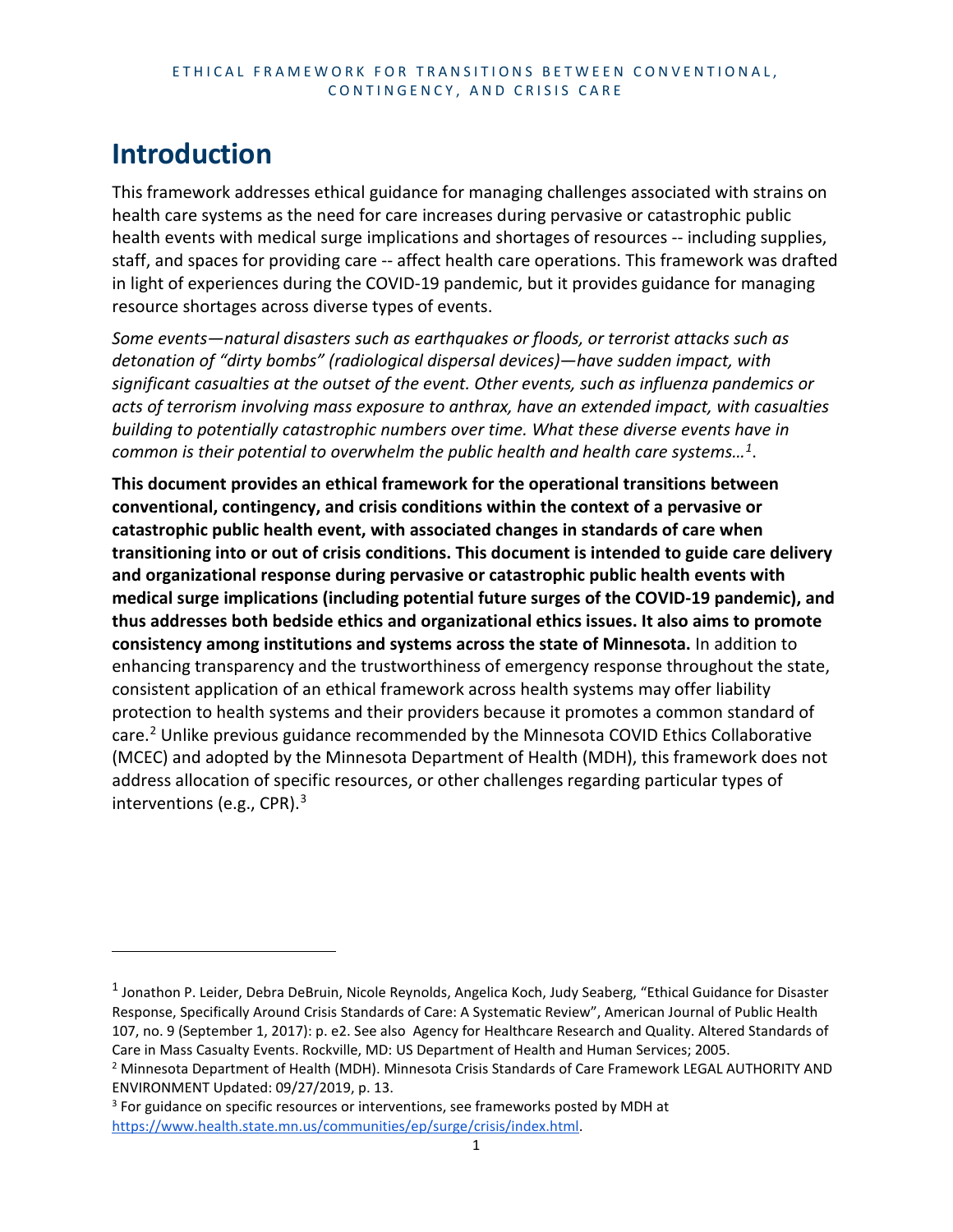## **Ethical values guiding emergency response**

This ethical framework for emergency response is grounded in the **fundamental ethical commitment** that the response to a pervasive or catastrophic public health event will pursue Minnesotans' common good in ways that:

- are accountable, transparent, and worthy of trust;
- promote solidarity and mutual responsibility; and
- respond to needs respectfully, fairly, effectively, and efficiently.

To honor these fundamental value commitments, pandemic response must promote Minnesotans' common good by balancing **three ethical objectives**:

- protect the population's health by reducing mortality and serious morbidity;
- respect individuals and groups; and
- strive for fairness and protect against systematic unfairness and inequity.

## <span id="page-4-0"></span>**Understanding standards of care under conventional, contingency, and crisis conditions**

When demand for staffing, space, and supplies outstrips availability, or when demand remains high for an extended period of time, healthcare facilities and systems must determine whether they can maintain care practices typically used in conventional conditions or whether they face contingency conditions or crisis conditions. If scarcity is widespread, regional or state authorities may be responsible for acknowledging contingency or crisis conditions and providing guidance for ethical response. For example, when emerging therapeutics such as Remdesivir first become available for use during the COVID-19 pandemic, limited supply requires implementation of an ethical framework for triage (see, e.g., "Ethical Framework For Allocation of Remdesivir in the COVID-19 Pandemic"[4\)](#page-4-1). In a public health emergency such as the COVID-19 pandemic, care is provided on a spectrum, starting with conventional conditions, progressing to contingency conditions when increased demand for one or more resources requires alterations in usual healthcare delivery practices, and in some circumstances moving to crisis conditions, when scarcity of resources relative to demand becomes acute and it is no longer possible to provide care that is functionally equivalent to conventional care.

<span id="page-4-1"></span><sup>4</sup> See, e.g., "Ethical Framework For Allocation of Remdesivir in the COVID-19 Pandemic," <https://www.health.state.mn.us/diseases/coronavirus/hcp/remdesivir.pdf> and "Ethical Framework for Allocation of Monoclonal Antibodies during the COVID-19 Pandemic," [https://www.health.state.mn.us/diseases/coronavirus/hcp/mabethical.pdf.](https://www.health.state.mn.us/diseases/coronavirus/hcp/mabethical.pdf)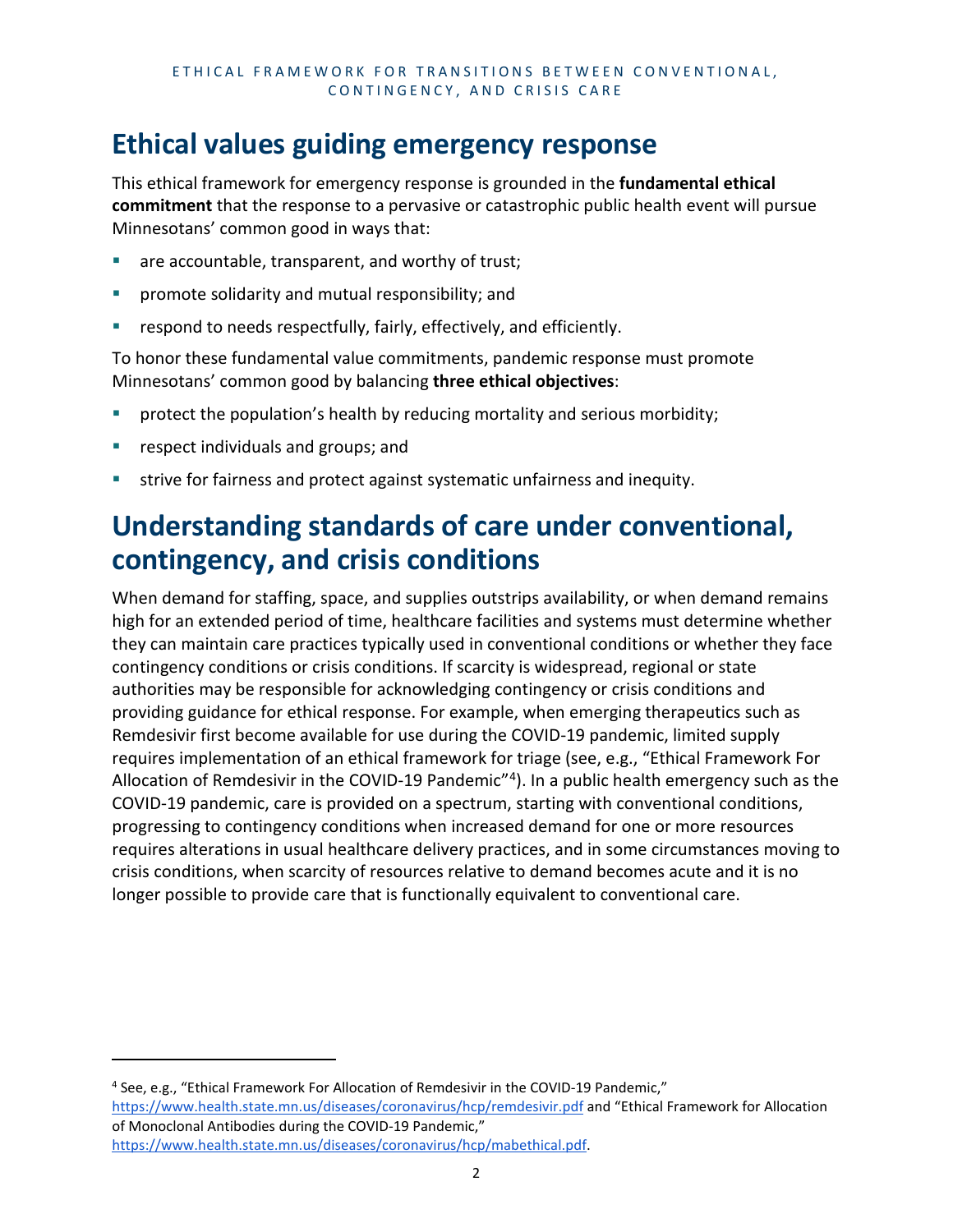### **Table 1: Contrasting conventional, contingency, and crisis conditions[.5](#page-5-2)**



### <span id="page-5-0"></span>Under conventional conditions

**Usual standards of care apply**. Best practices, individual patient choice, and the patient's best interests should guide care. As usual standards of care involve providing care that is customary under normal circumstances, the healthcare system or facility has no special obligation to communicate to the community and patients that usual standards of care are in operation, other than to clarify when this norm has been resumed after adaptations to contingency or crisis conditions have been temporarily instituted. It should be noted that there is variation in the care customarily provided by healthcare institutions under conventional conditions, given diversity among institutions and their capacity. For example, tertiary care hospitals provide different types of care in conventional conditions than do critical access hospitals. Nevertheless, best practices, individual patient choice, and the patient's best interests should guide care in conventional conditions relative to the capacity of the institution.

## <span id="page-5-1"></span>Under contingency conditions

**The core goal in contingency conditions is to adapt care practices—e.g., through conservation or substitution of resources, changes in staffing plans or use of space—to avoid crisis conditions while striving to maintain usual standards of care.** The care delivered may be different but should be functionally equivalent to care that is provided in conventional conditions. Functional equivalence does not require that outcomes will be identical to those in conventional conditions. Given the limitations of contingency conditions created by resource shortages, a range of possible care practices and associated outcomes may be functionally

<span id="page-5-2"></span><sup>5</sup> Institute of Medicine. 2013. *Crisis Standards of Care: A Toolkit for Indicators and Triggers*. Washington, DC: National Academies Press, p. 17[. https://doi.org/10.17226/18338.](https://doi.org/10.17226/18338)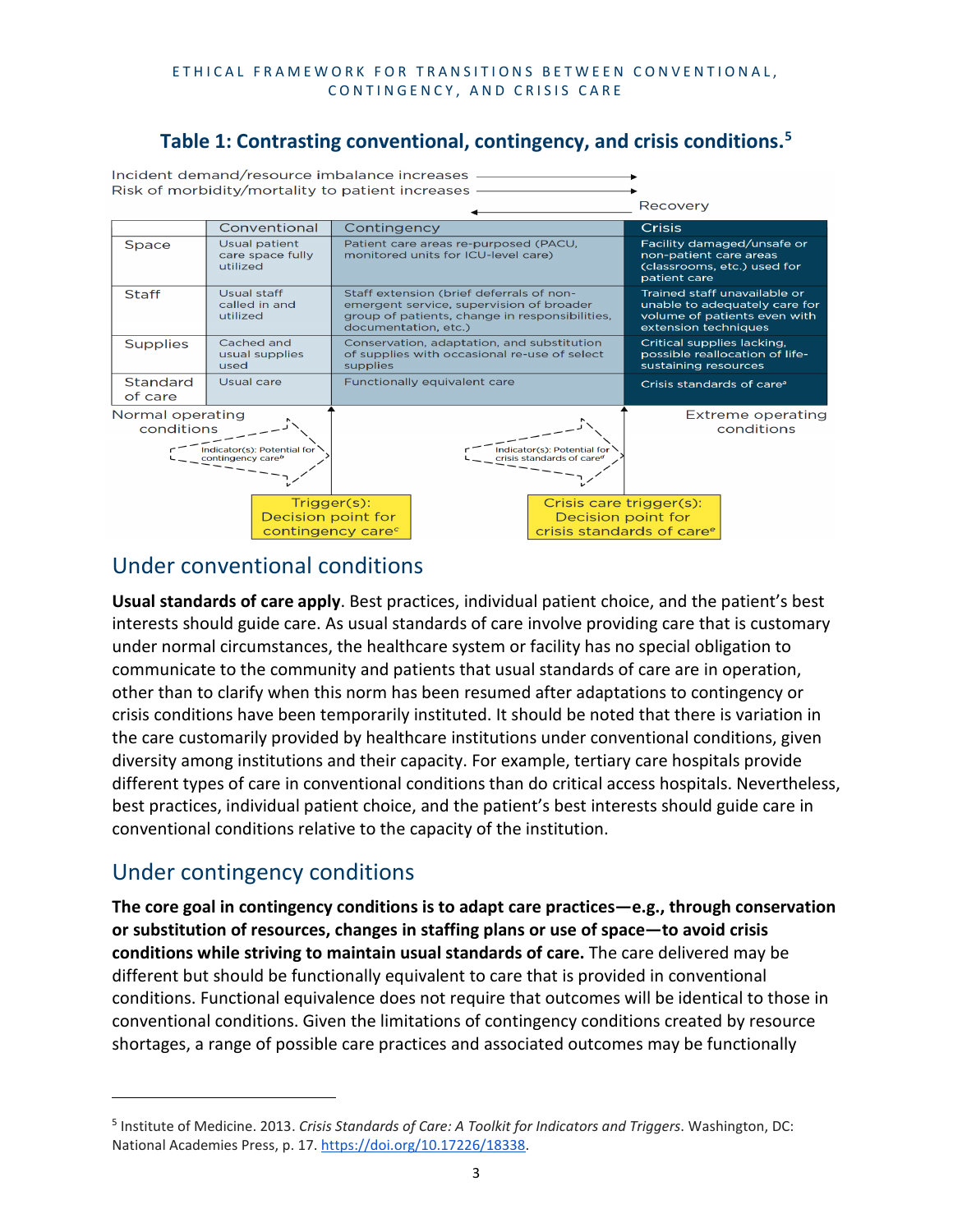equivalent to those in conventional circumstances. This range is characterized by two types of factors:

- 1. **Outcomes of care** should be expected to be substantially similar in contingency conditions as in conventional ones; **death or serious adverse outcomes should not be expected because of altered care delivery, for patients** (who may be affected by e.g. shortages of supplies or staff) **or staff** (who may be affected by e.g. shortages of personal protective equipment (PPE), or hazardous conditions at the facility related to a tornado or bombing). Adapting practices to provide functionally equivalent care may require identification of alternative therapeutics to replace those in short supply, alternative models for staffing or use of space, cancellation, or postponement of elective procedures, and/or load-balancing across the system or region. Care practices should remain as close as possible to those in conventional conditions, given limitations imposed by resource constraints, but a range of outcomes may be functionally equivalent to those attained in conventional conditions. Regional authorities and the state should work collaboratively with health systems to ensure that outcomes are tracked so data can anchor assessments of functional equivalence, as there may be uncertainties about which conditions or practices may significantly compromise patient outcomes.
- 2. In addition, **the aim of care** should continue to be focused primarily on the well-being and treatment preferences of each individual patient. This contrasts with crisis standards of care, in which the primary goals of care shift to advancing population health. Contingency conditions require attention to population health considerations only to the extent that resources need to be conserved, extended, and adapted to meet the needs of all patients.

**If these 2 conditions are no longer met, then care is no longer functionally equivalent.** At that point, care transitions from contingency conditions to crisis conditions, and crisis standards of care must be implemented.

**It should be noted that triage or rationing does not always compromise patient outcomes,** and in such cases these practices are permissible in conventional or contingency conditions. For example, rationing may be used across a patient population as a conservation strategy for particular resources to prevent moving into crisis conditions; examples that are not expected to compromise patient outcomes include across-the-board strategies such as decreasing to 90% the value at which oxygen saturations are maintained to conserve oxygen, rationing prophylactic antibiotics to prioritize treatment uses, or disallowing the use of IV hydration when oral intake is possible. Similarly, it is customary to triage patients in busy emergency departments even in conventional conditions and doing so need not compromise patient outcomes. **However, when triage or rationing substantially compromise patient outcomes** e.g. when ventilators or medications are in such short supply that the needs of all patients cannot be met—**then crisis conditions apply for those resources.**

Scarcity is dynamic and may evolve rapidly, so that **conditions may shift across the surge continuum as scarcity and the ability to maintain care that is functionally equivalent to that provided in conventional conditions waxes or wanes. Deviations from conventional approaches to care should be minimized and should be applied only to resources that are becoming scarce, not extended to other resources.** Further, impending crisis conditions should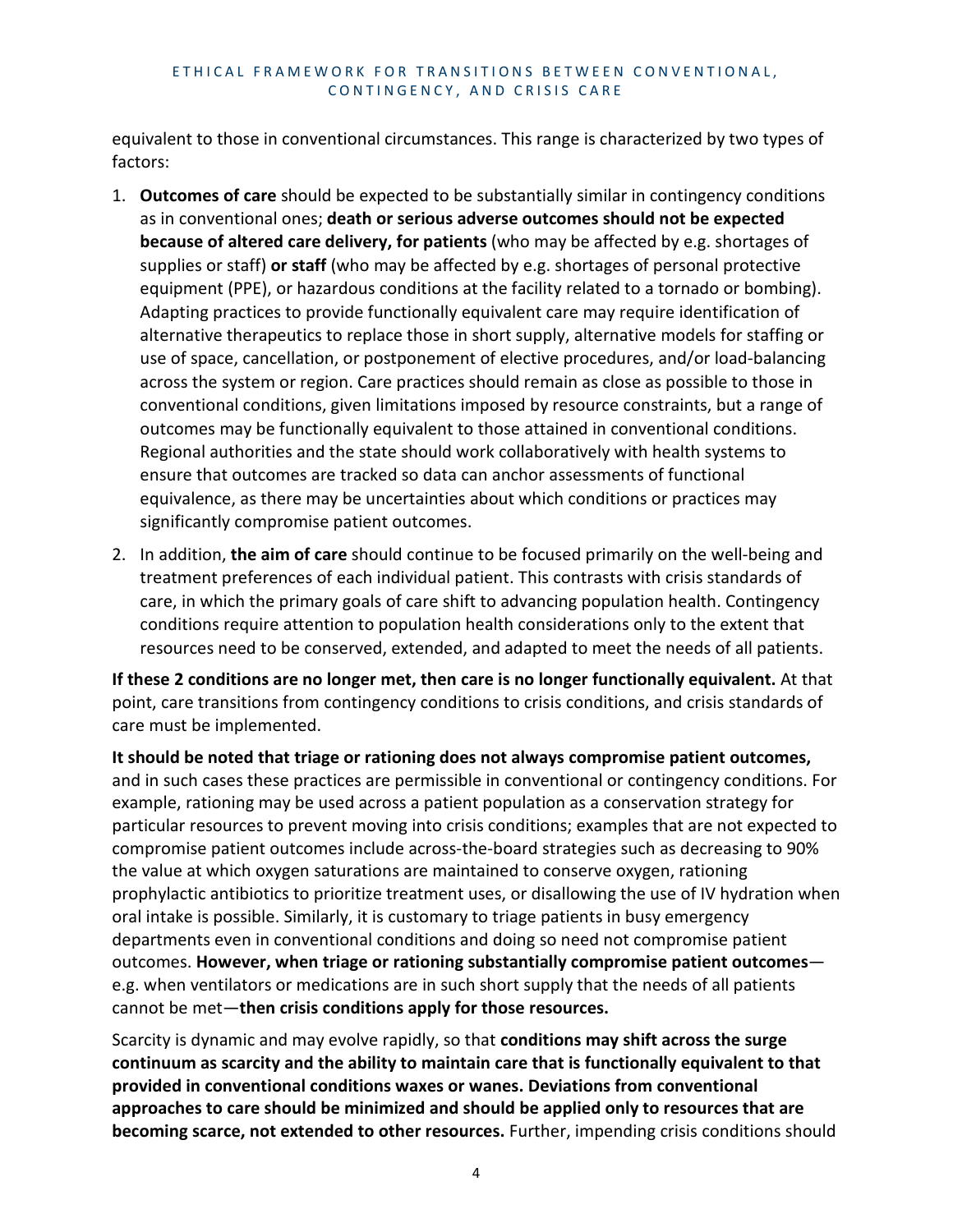trigger the facility to seek assistance with obtaining additional resources or load-balancing patients to reduce the burden and allow the facility to stay in contingency conditions. **Healthcare systems have an ethical obligation to collaborate** to maintain as much as possible a uniform or consistent approach to conservation and extension of resources across the region, through load-balancing or other strategies.

**When a shift away from conventional approaches to care is required, decisions must be transparent, accountable, and consistent with fundamental ethical values,** so that they provide effective protections for patients and appropriate support for healthcare professionals. **The mechanisms for resolving disagreements about medical decision-making under contingency conditions may be accelerated or otherwise streamlined.** However, these processes should be functionally equivalent to those used under conventional conditions in terms of protections for patients.

**Bedside clinicians should not engage in ad hoc alterations to care practices -- i.e., alterations in care made at the bedside (including triage or rationing) without appropriate consultation**. **Changes to care practices should be made in consultation with unit, facility, or system leadership, and following explicit institutional policy if available or relevant ethics guidance such as ethics frameworks disseminated by MDH.** Those consultations with leadership will facilitate:

- recognition of resource shortages and understanding of the challenges faced by providers at the bedside,
- activation of efforts to maintain care that is functionally equivalent to that provided in conventional conditions,
- standardization of the facility's/system's approach to resolving the issue, which is likely not limited to a single patient care encounter, and
- efforts to avoid CSC.

If the bedside clinician must make a very time-sensitive decision about patient care -- e.g., deciding which patient can safely remain on BIPAP and which should be intubated, or which can wait for dialysis and which needs treatment more urgently -- and consultation with leadership would not be possible in the required timeframe, the provider should consult with at least one other provider with relevant expertise, and then rapidly notify leadership about the resource shortage and the decision that was made. All consultations with leadership or other providers should be documented. **Judgments concerning functional equivalence may require input by clinician specialists (e.g., to answer questions about whether alterations in frequency of dialysis may increase risk for patients) or incident command in consultation with unit directors and/or practice managers (e.g., in the case of staffing changes). These decisions should be informed by evidence on functional equivalence to the extent possible** but shifting conditions as the incident unfolds may mean that some decisions must be made under uncertainty. **To promote functionally equivalent care, healthcare facilities/systems should provide support for healthcare workers**, including by communicating clearly about scarcity and plans for addressing it, designating leaders authorized to address questions about how to adapt care to evolving conditions, protecting workers with adequate personal protective equipment (PPE), and addressing their psychological and moral distress.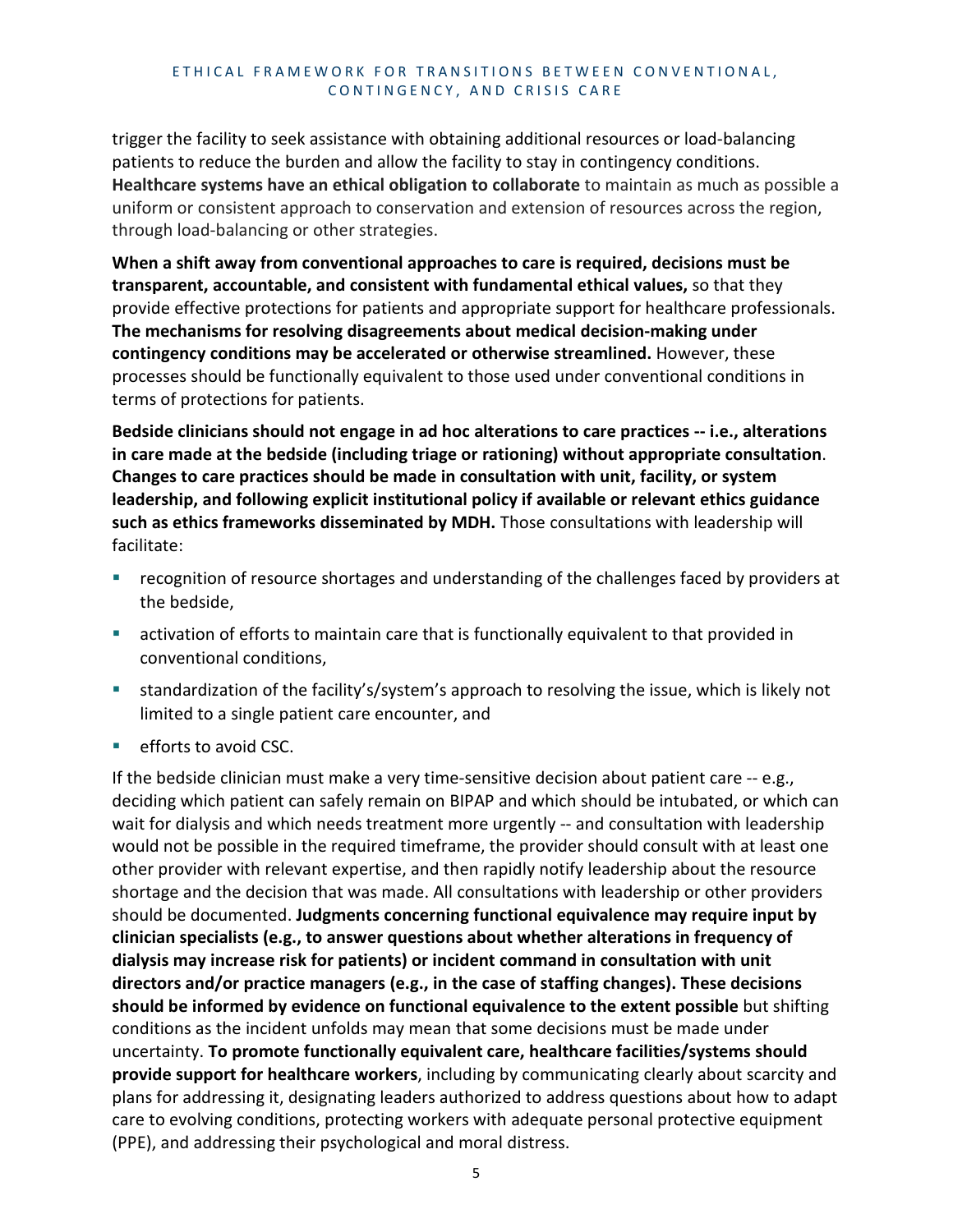If a healthcare system or facility is facing shortages of one or more resources that create contingency conditions, the system or facility should **explicitly communicate this to providers** in order to support efforts to maintain care that is functionally equivalent to that provided in conventional conditions and to aid efforts to avoid CSC. The system or facility should also **communicate this development to regional partners** to promote coordination of efforts to avoid CSC, such as load-balancing. Finally, the healthcare system or facility also has an **obligation to communicate to patients and the community** that while care is functionally equivalent, the conditions of care are different than usual, especially when the system or facility is approaching crisis conditions with respect to any particular resource or scarcity broadly impacts care delivery. Doing so promotes transparency, and may help reinforce messages about the importance of public health measures (such as masking and social distancing to prevent pandemic surges) that may worsen conditions in healthcare facilities.

## <span id="page-8-0"></span>Under crisis conditions

### **Crisis standards of care (CSC) apply to resources**

- that are unavoidably scarce and for which there is no appropriate substitute or alternative, despite the efforts to mitigate scarcity outlined above, and
- when such scarcity places some patients at substantial risk of adverse outcome.

In such crisis conditions, care may be allocated according to a different set of clinical and/or other criteria than under usual standards of care; **crisis conditions "justify temporarily adjusting practice standards and/or shifting the balance of ethical concerns to emphasize the needs of the community rather than the needs of individuals."[6](#page-8-1)** In pervasive or catastrophic public health events with medical surge implications, response must focus on the overall benefit to the population, to try to minimize morbidity and mortality, while also respecting rights and promoting fairness across our population.

- **Changes to care practices that may significantly compromise patient outcomes may not be implemented unless they are unavoidable.**
- **Any such changes must be due to specific shortages of specific resources.** Specific scarce resources may require triage or rationing or other alterations to care practices, but this does not mean that clinicians are free to triage or ration unrelated resources or to change practices more widely than necessary. Providers should maintain care that is functionally equivalent to usual standards, if possible.
- When shortages undermine the ability to provide care that is functionally equivalent to that provided in conventional conditions, **decisions regarding changes to care practices must be transparent, accountable, and consistent with fundamental ethical values.**

<span id="page-8-1"></span><sup>6</sup> Institute of Medicine. 2012. Crisis Standards of Care: A Systems Framework for Catastrophic Disaster Response. Vol. 1: Introduction and CSC Framework. Washington, DC: National Academies Press: 1-1.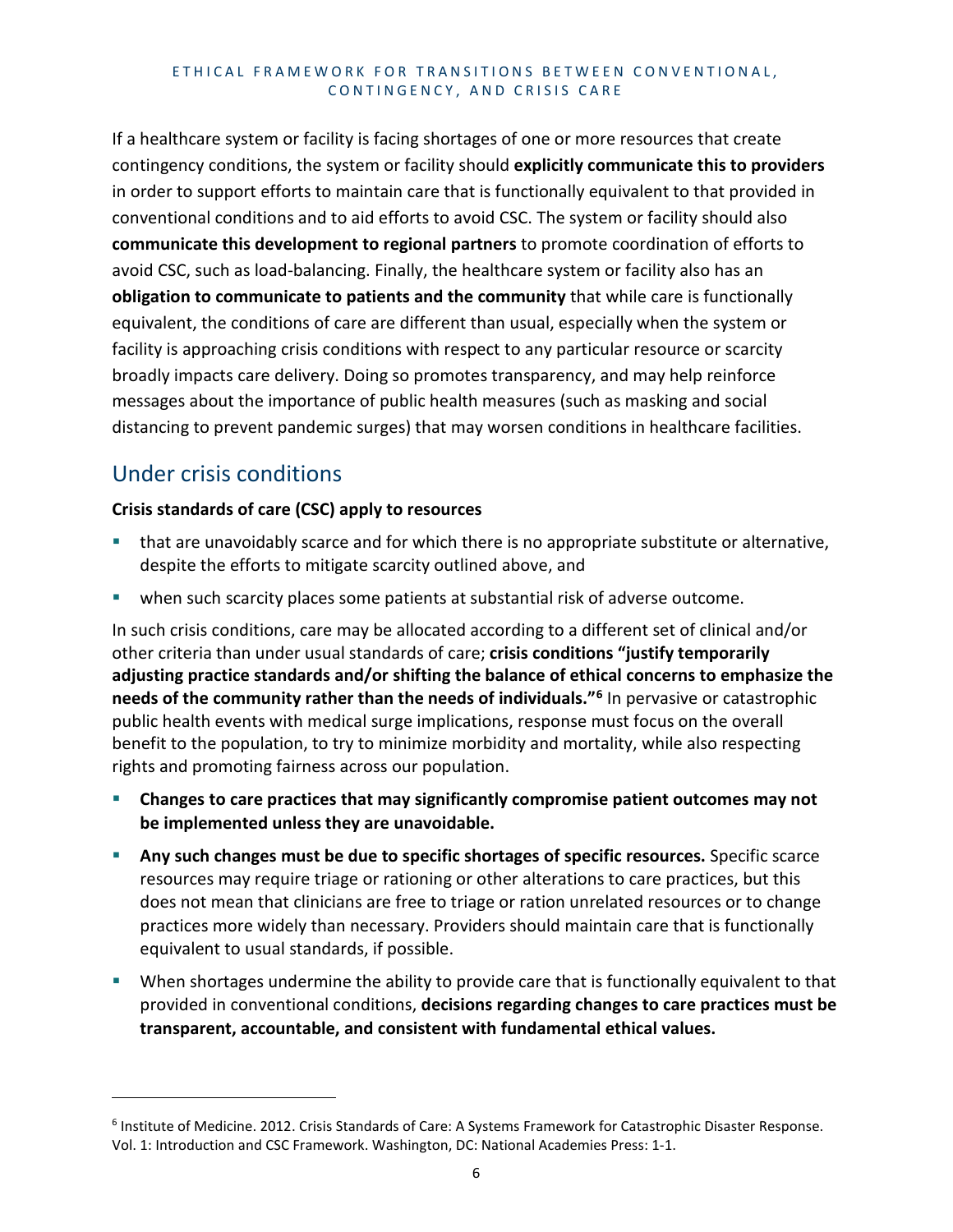- **Bedside providers should not engage in ad hoc triage or rationing.** Ad hoc decisions fail to provide appropriate protections for patients or adequate support for healthcare professionals. The need for other changes to care practices -- e.g., implementing crisis plans for staffing or space -- should also be escalated to facility/system leadership.
- Providers should not obscure or conflate justifications for alteration, withdrawal, or withholding of treatment; **decisions to triage or ration due to resource scarcity must not be conflated with decisions that an intervention is futile, potentially inappropriate for patient-specific reasons not related to scarcity, or constitutes non-beneficial care**, as discussed below.

Depending on how widespread crisis conditions are within the state, facilities, healthcare systems, the regions to which they belong, or the state should determine and **communicate to patients and to the community that operating conditions have changed**, that specific resources are scarce in a way that may result in poorer outcomes for patients, that care may thus no longer be functionally equivalent to usual standards of care, and that triage or rationing may occur. Facilities, healthcare systems, and regions or the state should also **communicate when CSC are no longer needed** for the resource in question.

Response plans should **address access barriers and health disparities to avoid exacerbating health inequities**. Obligations to distribute the burdens and benefits of the healthcare system fairly and equitably across the community remain.

Response plans must also implement **appropriate protections for critical workers in high-risk settings** -- including relevant healthcare workers -- in addition to attending directly to the needs of the general public. This may mean giving workers priority for scarce resources or changing expectations about what types of treatment they are required to provide patients if certain interventions are too risky to healthcare providers.<sup>[7](#page-9-0)</sup>

| <b>Conditions</b> | <b>Ethical obligations</b>                                                                                                         | <b>Clinical Practices</b>                                                        |  |
|-------------------|------------------------------------------------------------------------------------------------------------------------------------|----------------------------------------------------------------------------------|--|
| Conventional      | Optimize individual patient care;<br>pursue care options consistent with<br>best practices, patient choice, and best<br>interests. | Usual standards of care apply. Do not<br>tolerate unusual or substandard care.   |  |
| Contingency       | Strive to maintain usual standards of<br>care by providing care that is                                                            | Tolerate practices that utilize limited<br>resources differently than usual with |  |

### **Table 2: Comparing ethical obligations and clinical practices across the spectrum of care.**

<span id="page-9-0"></span> $<sup>7</sup>$  See, for example, "Hospital Guidance: Making Cardiopulmonary Resuscitation Decisions in the Context of the</sup> COVID-19 Pandemic,[" https://www.health.state.mn.us/communities/ep/surge/crisis/cpr.pdf.](https://www.health.state.mn.us/communities/ep/surge/crisis/cpr.pdf)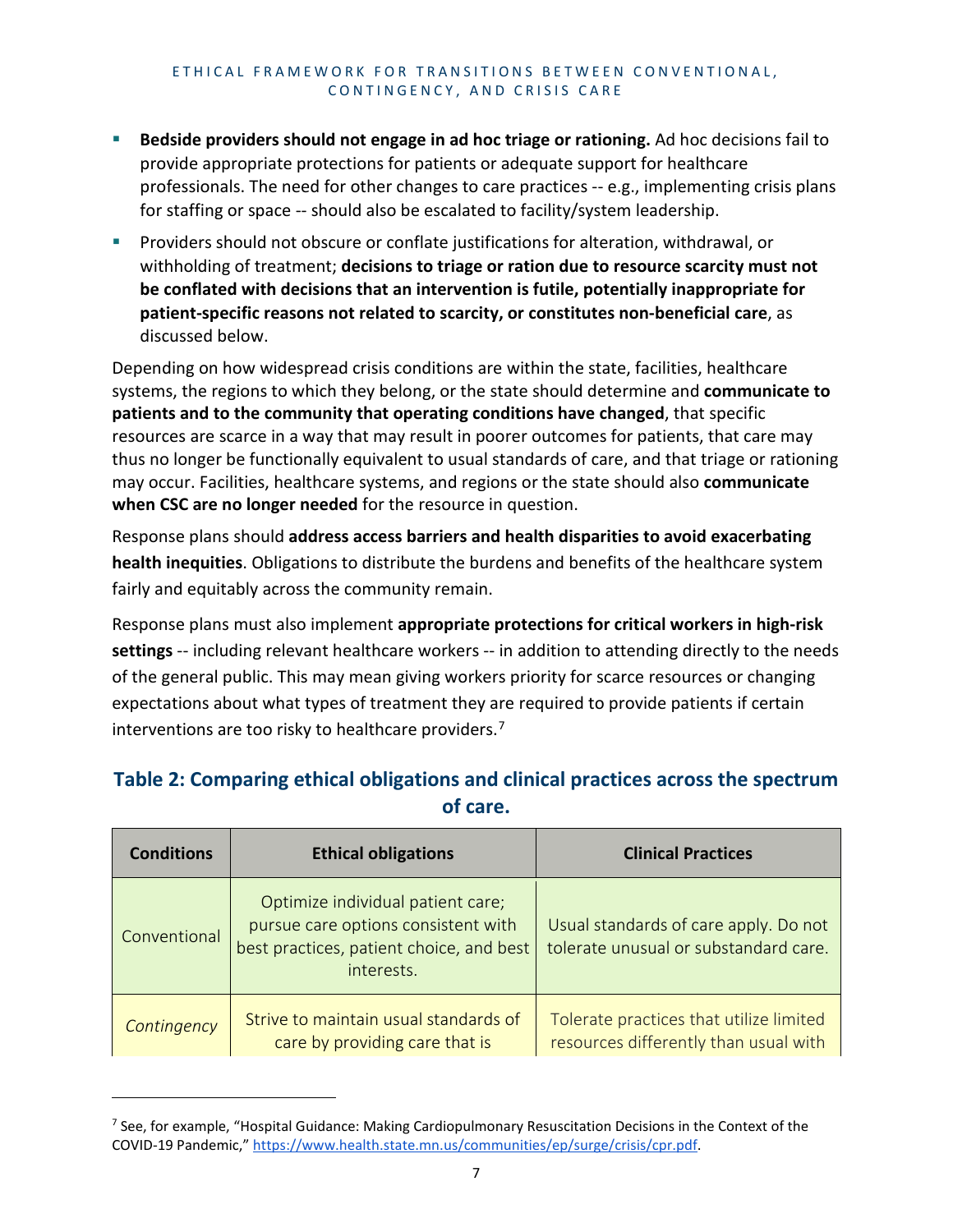| <b>Conditions</b> | <b>Ethical obligations</b>                                                                                                                                                                                                                                                                                                                                                                                                                                           | <b>Clinical Practices</b>                                                                                                                                                                                                                                                                                                                                                                                                             |
|-------------------|----------------------------------------------------------------------------------------------------------------------------------------------------------------------------------------------------------------------------------------------------------------------------------------------------------------------------------------------------------------------------------------------------------------------------------------------------------------------|---------------------------------------------------------------------------------------------------------------------------------------------------------------------------------------------------------------------------------------------------------------------------------------------------------------------------------------------------------------------------------------------------------------------------------------|
|                   | functionally equivalent to that given in<br>conventional circumstances. Recognize<br>that a range of care practices may be<br>functionally equivalent to care in<br>conventional conditions. Track<br>outcomes to better anchor<br>assessments of functional equivalence.<br>Standard of care is still oriented to<br>individual patient interests, with<br>obligations to conserve and extend<br>resources, in order to avoid or delay<br>crisis standards of care. | the expectation that such altered<br>practices are developed and performed<br>in accordance with usual standards of<br>care. In contingency conditions, this<br>standard of care is maintained by<br>providing care within the range of<br>options that are functionally equivalent<br>to care in conventional conditions.<br>Changes to care practices that are likely<br>to adversely affect patient outcomes<br>are not permitted. |
| <b>Crisis</b>     | Obligations to community supersede<br>individual patient interests. Minimize<br>morbidity and mortality, while also<br>respecting rights and promoting<br>fairness across the population.<br>Facilities, healthcare systems, regions,<br>and/or the state should communicate<br>to patients and to the community that<br>operating conditions have changed.                                                                                                          | Crisis standards of care apply. Care is<br>no longer functionally equivalent to<br>usual standards of care. Significant risk<br>to the patient or provider may exist but<br>should be mitigated to every extent<br>possible.                                                                                                                                                                                                          |

## <span id="page-10-0"></span>Ethical obligations across the continuum of care

### **Ethical obligations that remain constant under conventional, contingency, and crisis conditions**:

- Fundamental norms of good care apply across the continuum of care. Patients should be provided the best care possible given available resources.
- **Equity considerations continue to be fundamental across the spectrum of care.** Consideration should be given to measures that will be needed to promote equity as conditions worsen, to prevent bias from affecting decision-making (e.g., anti-racism training for staff, the inclusion of equity officers on decision-making teams when such teams are needed).
- Patients should be allowed to communicate with their loved ones, and authorized decisionmakers should be able to participate in care decisions. While it may be necessary to restrict visitors during the pandemic, healthcare facilities should create alternative ways to meet these communication priorities. Hospitals should also provide support for people who need assistance with communication or other support from family, an aide, an authorized decision-maker, or staff.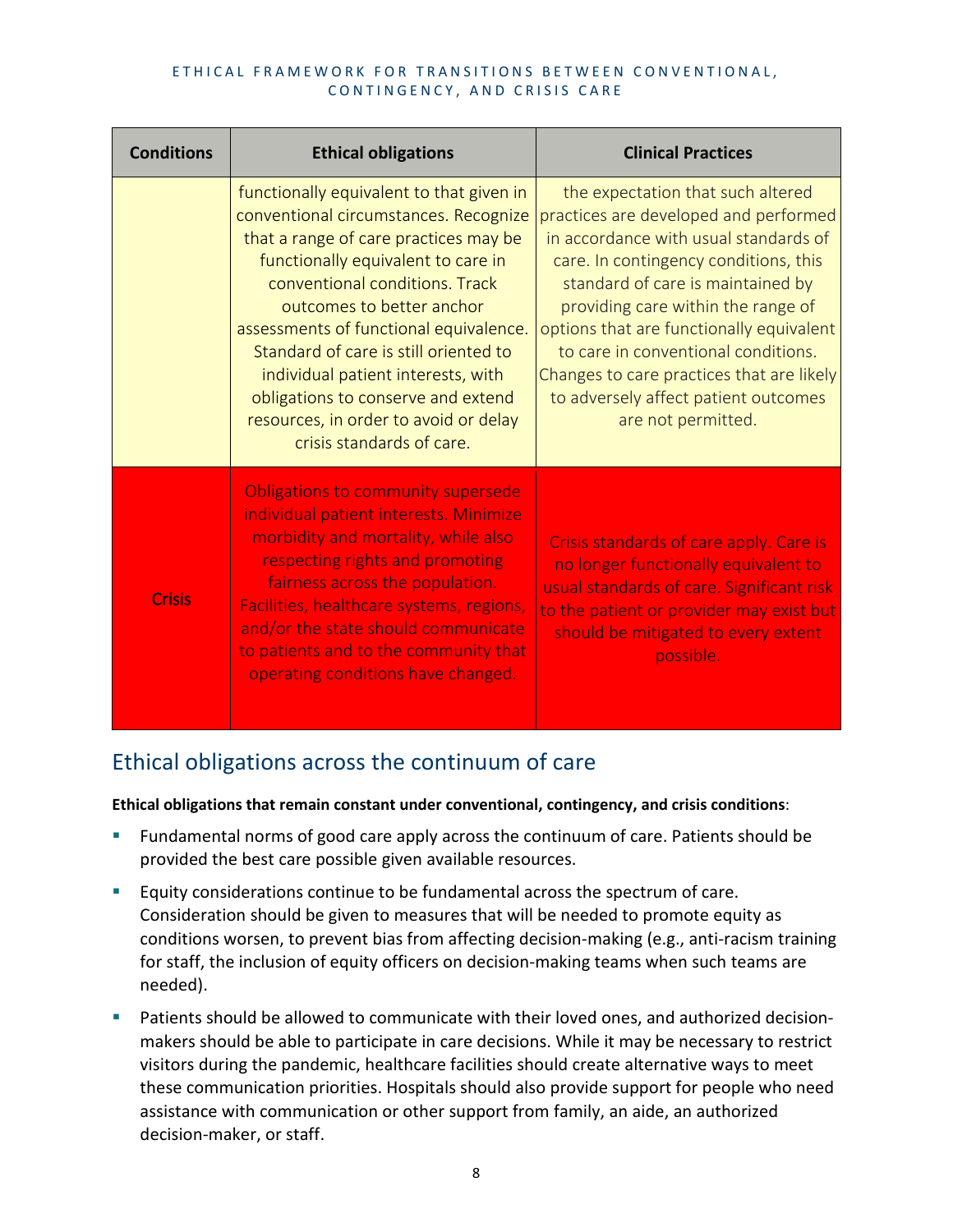- **Patients have a right to refuse treatment at any time, and to designate individuals to make** decisions on their behalf if they can no longer make decisions for themselves.
- Patients should receive supportive care and treatment to manage symptoms, including palliative care; this applies to all patients, including those who are not prioritized to receive specific resources.
- Institutions should identify a process for ethics support during an emergency. The primary functions of ethics support are to facilitate application of ethical frameworks for emergency response (especially given the need to respond to challenging ethical issues that will inevitably arise during the emergency), and to help manage moral distress of providers.
- Conflicts in decision-making should be resolved with a transparent, fair, and consistent process that applies to all patients equally. As the strain on healthcare resources deepens, the mechanisms for resolving disputes may be accelerated or otherwise altered, if it is no longer possible to maintain conventional processes.
- Healthcare institutions have no obligation to provide treatment that is futile -- meaning that an intervention simply cannot accomplish the intended physiologic goal.<sup>[8](#page-11-0)</sup> Withholding or withdrawing futile treatment is not a form of rationing.
- Obligations to fairly and equitably distribute the burdens and benefits of the healthcare system across the community remain.
- Healthcare institutions have an obligation to protect the interests of their workers across the continuum of care, including in contingency and crisis conditions. This obligation is grounded in three ethical considerations:
	- the instrumental value of those workers' services to the community mean that healthcare workers should be protected so that they can continue to provide services to patients;
	- **•** duties of reciprocity, given that workers take on risk to protect others; and
	- duties of respect, which require support for healthcare workers' physical, mental, and emotional well-being, regardless of their professional role and obligations.

As scarcity increases or other risks related to the event (e.g. infrastructure damage from a bombing or storm) compromise safety, changes to care delivery or the standard of care increase the likelihood of psychological and moral distress among workers. In addition, scarcity of some resources may compromise worker safety. Thus, institutions have obligations to provide psychological support, to implement a process for ethics support to address moral distress, and to maintain safe working conditions including, but not limited to, providing adequate PPE. In addition, these considerations may ground changing expectations about what

<span id="page-11-0"></span><sup>8</sup> Bosslet, G. T., Pope, T. M., Rubenfeld, G. D., Lo, B., Truog, R. D., Rushton, C. H., ... & Au, D. H. (2015). An official ATS/AACN/ACCP/ESICM/SCCM policy statement: responding to requests for potentially inappropriate treatments in intensive care units. *American Journal of Respiratory and Critical Care Medicine* 191(11), 1318-30. Cf. Kasman, D. L. (2004). When is medical treatment futile? A guide for students, residents, and physicians. *Journal of General Internal Medicine* 19(10), 1053–56.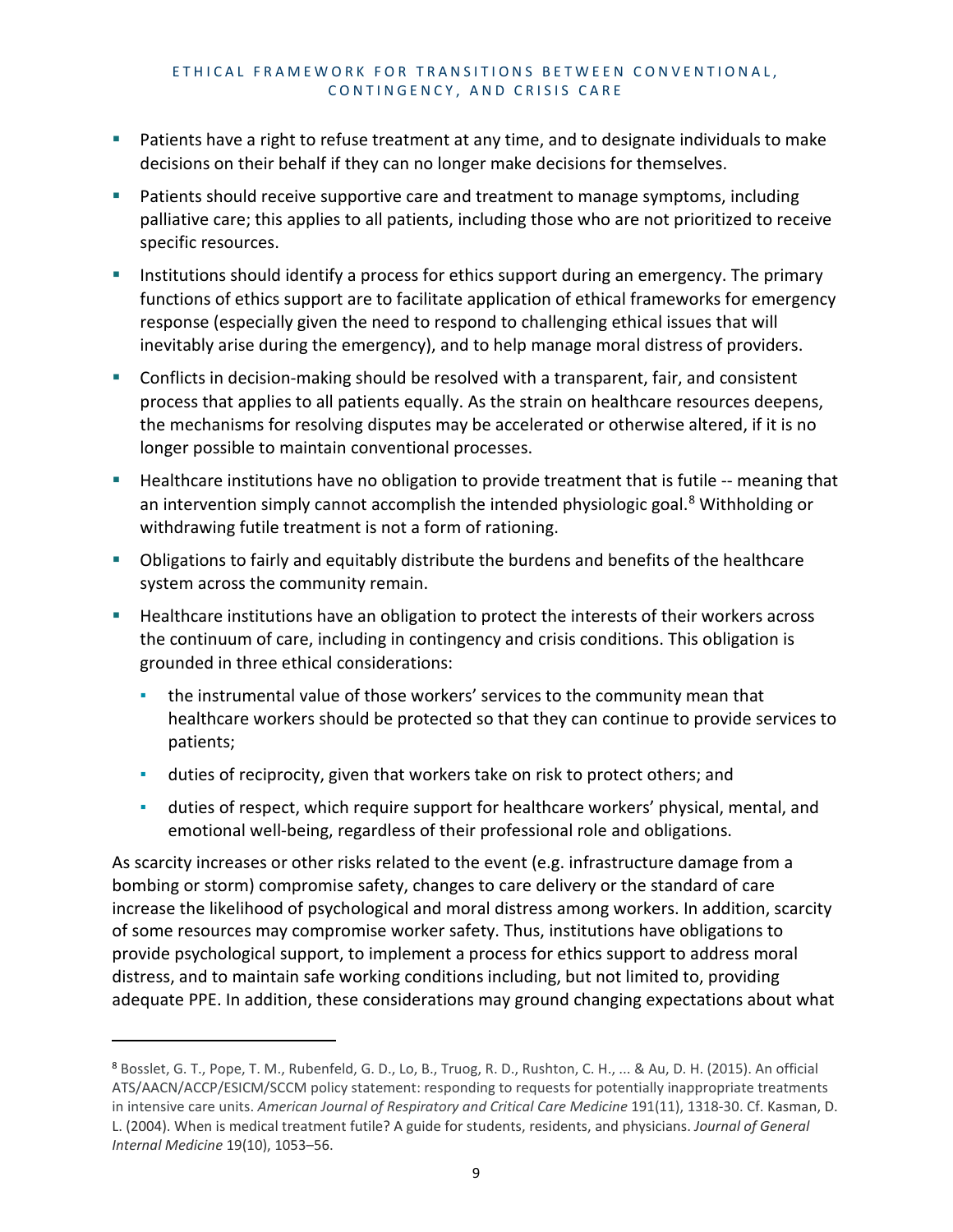types of treatment healthcare workers are required to provide patients if certain interventions pose high risks to the workers.<sup>[9](#page-12-2)</sup> MDH may also issue guidance recommending that workers be given priority for some scarce resources under certain circumstances.<sup>[10](#page-12-3)</sup>

## <span id="page-12-0"></span>**Ethical processes in contingency conditions or CSC**

**Individual hospitals or healthcare facilities** have the capacity to identify scarcity that affects care, and the responsibility to mitigate shortages by reaching out to other facilities, systems, regional Health Care Coalitions, or statewide authorities; to adapt care practices to maintain functional equivalence to care in conventional conditions; and also to determine when no further mitigation strategies can stave off resource shortages that necessitate a shift to CSC within the practice setting.

**If multiple facilities or healthcare systems in an area all have a common shortage that cannot be resolved, then regional Health Care Coalitions have an obligation to acknowledge regional shortages**. Similarly, **if multiple regions have unresolvable shortages in the same resources, then state-level administrative units have an obligation to acknowledge widespread shortages that may warrant a shift** to crisis standards of care for particular resources. When shortages are widespread within a region, or between regions, it will be helpful for the Health Care Coalition or the state to endorse common strategies to address these shortages. When shortages do not affect facilities or health systems throughout the state, state-wide shifts in care practices or standards of care will not be warranted, and these situations should be mitigated by moving resources or patients to allow facilities to move out of crisis conditions as soon as possible.

For localized shortages, individual facilities or healthcare systems also have the responsibility to **identify when scarcity has abated or ended**, and care practices or standards of care should return to contingency or conventional. For more widespread shortages, that responsibility will fall on the region or the state.

## <span id="page-12-1"></span>Ethical procedures for triage or rationing decisions under crisis standards of care

- **Facilities/systems should develop policies and procedures regarding triage or rationing that are grounded in MDH guidance (including ethics guidance)** and established in advance of the onset of crisis conditions, where possible. If emerging conditions give rise to the need to develop new guidance during the incident, facilities/systems should designate personnel who will be responsible for leading this effort.
- **Bedside providers should not make triage or rationing decisions unless they are based upon policies developed by the facility or system for managing such shortages.** When triage or rationing decisions involve significant judgment (rather than simply applying

<span id="page-12-3"></span><span id="page-12-2"></span><sup>&</sup>lt;sup>9</sup> See, for example, "Hospital Guidance: Making Cardiopulmonary Resuscitation Decisions in the Context of the COVID-19 Pandemic," https://www.health.state.mn.us/communities/ep/surge/crisis/cpr.pdf.<br><sup>10</sup> See, for example, "Ethical Framework for Allocation of Monoclonal Antibodies during the COVID-19 Pandemic," [https://www.health.state.mn.us/diseases/coronavirus/hcp/mabethical.pdf.](https://www.health.state.mn.us/diseases/coronavirus/hcp/mabethical.pdf)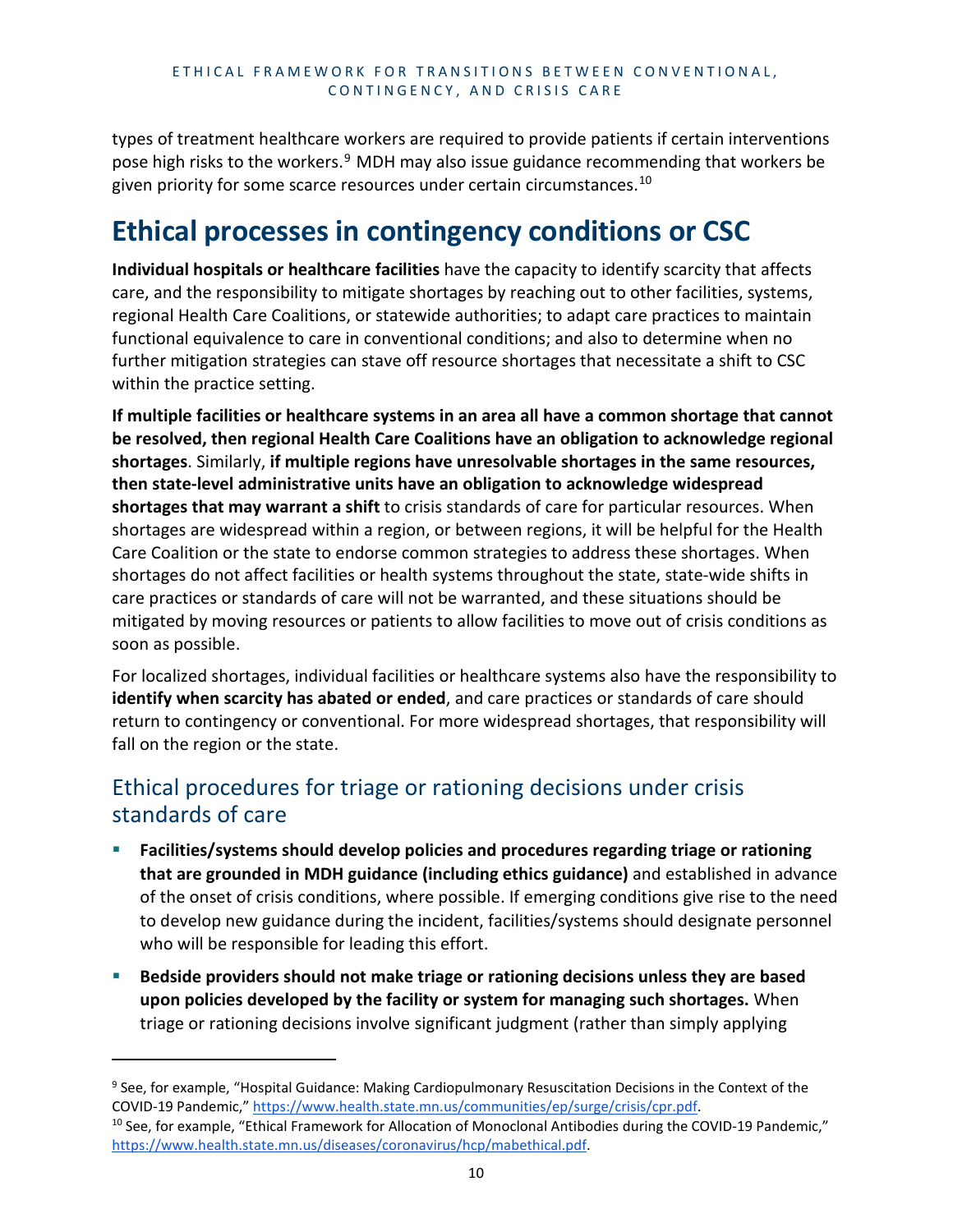clearly stated metrics) then elevating those decisions away from bedside providers and to individuals/teams accountable to facility leaders promotes ethical allocation of resources and promotes awareness among facility leadership about the ways in which scarcity impacts patient care and the experience of bedside providers.

- **Facilities/systems should designate individuals or teams who will be responsible for making triage or rationing decisions when MDH guidance or facility/system policy recommends that bedside providers not make such decisions.** These individuals/teams may be separate from (or the same as) the triage officers or teams established for triage of critical care resources (see, e.g., "Allocation of Ventilators and Related Scarce Critical Care Resources During the COVID-19 Pandemic<sup>"11</sup>). The individuals/teams designated to make triage or rationing decisions for specific resources should have relevant clinical expertise, as well as training concerning equity and fairness in decision-making (e.g., training regarding disability bias and anti-racism training).
- Triage or rationing scarce resources means that a patient's access will depend on both individualized assessment and a comparative assessment of patients who need the resource at the same time.
- Triage and rationing decision-makers should have access to **ethics support** to help resolve ethical issues as they arise.
- **Triage or rationing decisions should not consider or be based upon:**
	- Race, ethnicity, gender, gender identity, sexual orientation or preference, religion, citizenship or immigration status, or socioeconomic status;
	- Ability to pay;
	- Age as a criterion in and of itself (this does **not** limit consideration of a patient's age as it relates directly to clinical prognostication of likelihood to survive this acute episode);
	- Disability status or comorbid condition(s) as a criterion in and of itself (this does **not** limit consideration of a patient's physical condition as it relates directly to clinical prognostication of likelihood to survive this acute episode);
	- **•** Predictions about baseline life expectancy beyond the current episode of care (i.e., life expectancy if the patient were not facing the current crisis), unless the patient is imminently and irreversibly dying or terminally ill with life expectancy under 6 months (e.g., eligible for admission to hospice);
	- **·** First-come, first-served;
	- Judgments that some people have greater "quality of life" than others; or
	- Judgments that some people have greater "social value" than others. In some circumstances (e.g., when MDH determines that there is an acute shortage of healthcare workers and this is increasing risk to patients), certain workers providing

<span id="page-13-0"></span><sup>11</sup> [https://www.health.state.mn.us/communities/ep/surge/crisis/allocation.pdf.](https://www.health.state.mn.us/communities/ep/surge/crisis/allocation.pdf)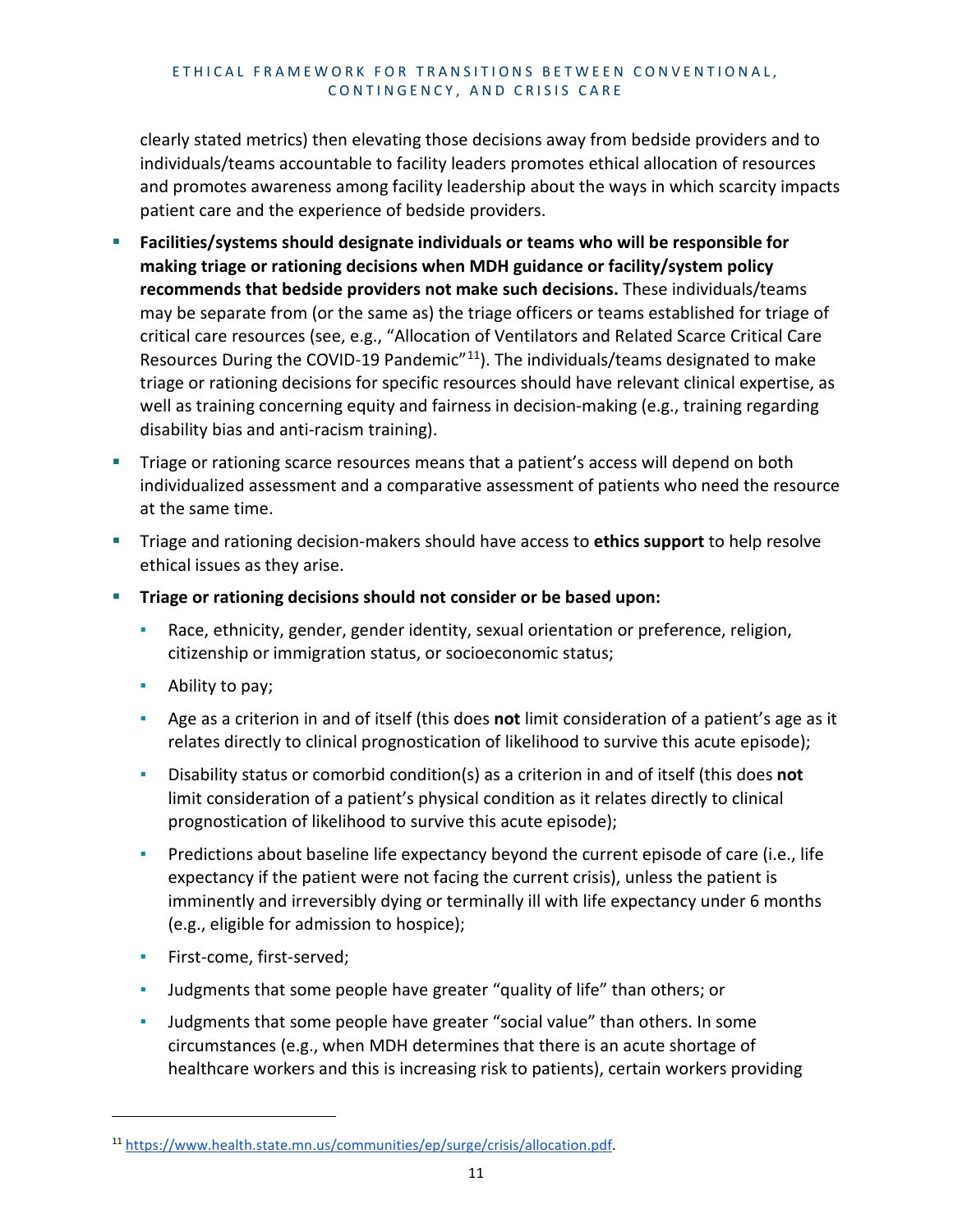critical services in high-risk settings should be prioritized for access to certain resources.<sup>[12](#page-14-1)</sup> The ethical rationale for prioritizing these workers in resource allocation relates to their specific job function in incident response, and does not involve a view that some individuals have greater social value than others.

- Recommendations for mechanisms to resolve disagreements about medical decisionmaking may be found below.
- **Processes should be established to conduct periodic retrospective review of all triage and** rationing policies and decisions. This is important to ensure that the policies are current and appropriately inclusive, and that any triage and secondary review processes are working appropriately and in keeping with ethical requirements, including considerations of equity. Problems discovered should be **resolved immediately**.

### <span id="page-14-0"></span>Ethical procedures for resolving conflicts over care decisions across the spectrum of care

Typically, the transition between conventional, contingency, and crisis conditions and standards of care has been focused on shortages in space, staff, and supplies. It should also be recognized that decision-making procedures appropriately change through these transitions as well. When conflicts between care providers and patients/families (or other authorized decision-makers) arise, there is an ethical obligation to provide fair and transparent procedures to resolve those conflicts. During contingency and crisis conditions, resource- and time-intensive conflict resolution procedures may need to be streamlined, but ethical obligations to maintain fair procedures for conflict resolution continue across the spectrum of care conditions.

### **Clarifying the types of conflicts that may arise**

Decisions to withhold or withdraw treatment may be considered for a variety of reasons, and all of these types of decisions may give rise to conflict. The literature discusses multiple types of conflict. For the purposes of this framework, **futile treatments** are defined narrowly as interventions that cannot achieve their desired physiologic goal. **Potentially inappropriate treatments** are interventions that have at least some chance of accomplishing their physiological effect, $13$  but clinicians believe that competing ethical considerations justify not providing them for reasons that are patient-specific and not related to scarcity. (Note that in

<span id="page-14-1"></span><sup>&</sup>lt;sup>12</sup> See, e.g., "Ethical Framework for Allocation of Monoclonal Antibodies during the COVID-19 Pandemic," [https://www.health.state.mn.us/diseases/coronavirus/hcp/mabethical.pdf.](https://www.health.state.mn.us/diseases/coronavirus/hcp/mabethical.pdf)<br><sup>13</sup> Bosslet, G. T., Pope, T. M., Rubenfeld, G. D., Lo, B., Truog, R. D., Rushton, C. H., ... & White, D. B. (2015). An

<span id="page-14-2"></span>official ATS/AACN/ACCP/ESICM/SCCM policy statement: responding to requests for potentially inappropriate treatments in intensive care units. *American Journal of Respiratory and Critical Care Medicine* 191(11), 1318-30. See also Kon, A. A., Shepard, E. K., Sederstrom, N. O., Swoboda, S. M., Marshall, M. F., Birriel, B., & Rincon, F. (2016). Defining futile and potentially inappropriate interventions: a policy statement from the Society of Critical Care Medicine Ethics Committee. *Critical Care Medicine* 44(9), 1769-17; White, D. & Pope, T. (2016). Medical futility and potentially inappropriate treatment. *The Oxford Handbook of Ethics at the End of Life* (S. J. Youngner & R. M. Arnold, eds.), 65-86.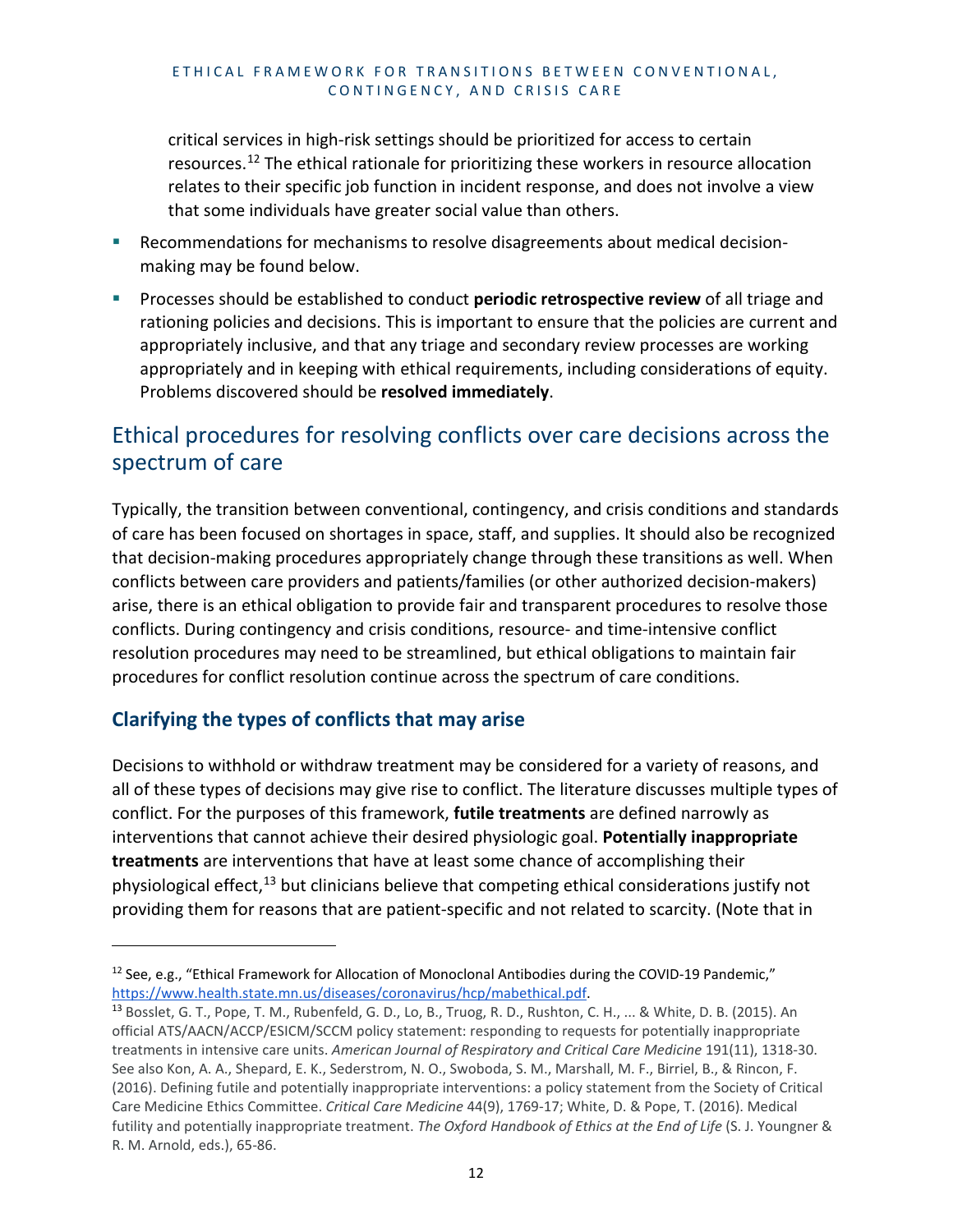the context of emergency response, scarcity must be transparently managed through processes geared toward resource extension, conservation or adaptation, or triage or rationing when scarcity cannot be resolved. Scarcity must not be resolved using processes for decision-making concerning potentially inappropriate treatment.) **Non-beneficial** treatments are treatments that clinicians believe are not in the best interests of the patients because the burdens outweigh the benefits.[14](#page-15-0) Finally, **triage or rationing decisions** are determinations that a particular intervention or level of care cannot be provided to all patients who need it, given conditions of scarcity. **Triage or rationing that is likely to result in adverse patient outcomes should only be undertaken under CSC.**

It is essential for care teams to clearly identify the type of conflict involved in a case, and to respond appropriately to that conflict. Under conditions of scarcity, clinicians who are facing resource shortages may feel pressure to withdraw or withhold treatments to conserve resources. It is ethically problematic to mislabel a decision to withdraw or withhold treatment based on scarcity as a decision about futile, potentially inappropriate, or non-beneficial treatment.

### **Conflicts may arise over triage or rationing decisions.**

- Triage or rationing that is expected to have adverse clinical effects, i.e., likely to lead to death or serious morbidity, should only be undertaken under CSC, not under contingency conditions.
- **EXT** Healthcare systems and facilities should have explicit policy stating procedures to be followed to resolve such conflicts fairly and respectfully.
- Facilities/systems should reference the ethical framework "Allocation of Ventilators and Related Scarce Critical Care Resources During the COVID-19 Pandemic" for recommendations regarding a process of secondary review/conflict resolution for triage or rationing decisions for those resources.<sup>[15](#page-15-1)</sup> That process should be adapted to provide a tailored conflict resolution process for other resources as well when triage or rationing is expected to have serious adverse clinical effects (i.e., is likely to lead to death or serious morbidity).
	- **•** The facility/system should identify the personnel who will be responsible for conducting secondary reviews. These individuals should have relevant clinical and ethics expertise.
	- Measures should be adopted to promote equity in conflict resolution -- for example, secondary review personnel should have training concerning equity and fairness in

<span id="page-15-0"></span><sup>14</sup> Nates, J. L., Nunnally, M., Kleinpell, R., Blosser, S., Goldner, J., Birriel, B., ... & Sprung, C. L. (2016). ICU admission, discharge, and triage guidelines: a framework to enhance clinical operations, development of institutional policies, and further research. *Critical Care Medicine* 44(8), 1553-1602 (using "nonbeneficial" to mean that the treatment "is not...in the best interest of the patient.").

<span id="page-15-1"></span><sup>15</sup> [https://www.health.state.mn.us/communities/ep/surge/crisis/allocation.pdf.](https://www.health.state.mn.us/communities/ep/surge/crisis/allocation.pdf)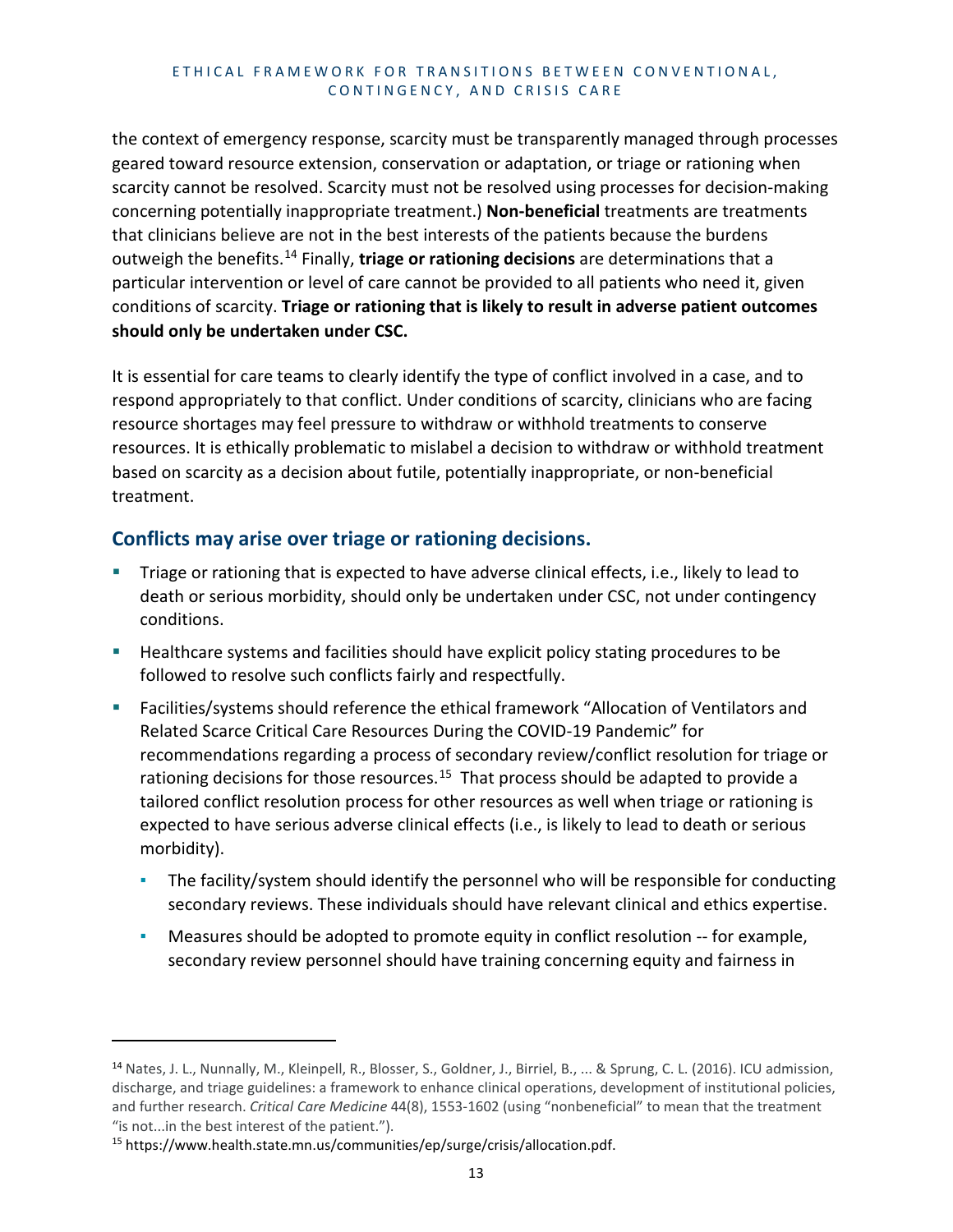decision-making (e.g., training regarding disability bias and anti-racism training) or should include members of the facility's/system's equity and inclusion team.

- Secondary reviews may be requested by the patient, the patient's authorized decisionmaker, or treating clinician. During an emergency, the mechanisms for resolving disagreements about medical decision making may be accelerated. Note that secondary review at the request of the patient or authorized decision-maker may not be possible when the strain on the facility is especially acute.
- To ensure that the process focuses on only relevant considerations and does not become overwhelmed by requests, secondary review under CSC will only be considered based upon the following review criteria:
	- **•** Objective information that the triage or rationing decision was based upon misinformation about allocation criteria such as the patient's prognosis; or
	- **•** Objective information that the triage or rationing decision was based upon a deviation from (1) the ethical considerations specified in the relevant ethical framework, or (2) objective decision-making.
- **•** Given the time-sensitive nature of decision-making under CSC, secondary review decisions must be considered final.

Conflicts regarding the withdrawal or withholding of futile, potentially inappropriate, or nonbeneficial treatment routinely occur in acute care settings. Healthcare systems and facilities should have explicit policy stating procedures to be followed to resolve disagreements about futile or potentially inappropriate or non-beneficial treatment fairly and respectfully. This framework is not intended to provide guidance about futile, potentially inappropriate, or nonbeneficial treatment per se, but to clarify standards for procedural fairness in contingency and crisis conditions when conflict resolution processes concerning these issues may need to be streamlined.

### **Adjusting conflict-resolution processes across the spectrum of care**

**Under contingency conditions, procedures for conflict resolution may be altered in ways that conserve and extend resources but also remain functionally equivalent.** Changing conflict resolution procedures to, for example, have a shorter timeline, to involve fewer stakeholders, or to have fewer levels of administrative review does not necessarily compromise patient rights. An expedited but functionally equivalent conflict resolution process conserves scarce staffing resources.

### **To maintain functional equivalence to the fair processes provided under conventional conditions, the following procedural rights should be affirmed.** Patients/families should be:

- promptly made aware of the conflict,
- informed promptly of the grounds for the conflict,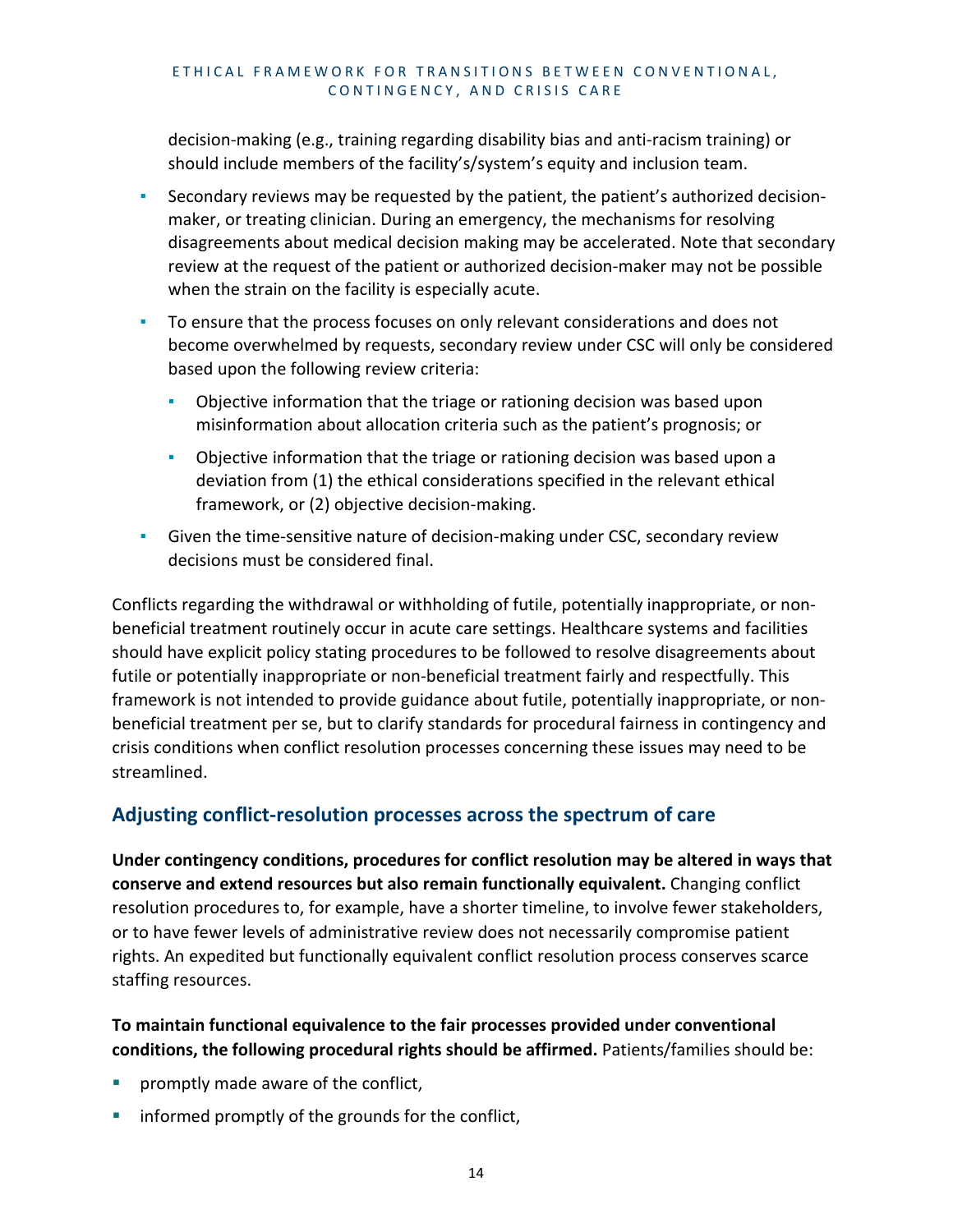- informed of the viability of options to transfer to another facility,
- given notice of the conflict resolution process and support to engage in that process, and
- given an opportunity to obtain a second opinion and to seek impartial secondary review of contested decisions.

The degree of procedural protection should be correlated to the significance of the interest that is being burdened; the more significant the interest, the more rigorous the procedural protections should be. For example, conflict over withdrawal of life-sustaining treatment should involve a highly rigorous process, whereas conflict over the suspension of visitation rights necessitated by the emergency may involve a less demanding process.

**It should be noted that, as scarcity deepens, it may be impossible to maintain functionally equivalent procedures for conflict resolution.** For example, under CSC, the strain on the facility may be so acute that it may no longer be possible for patients or their authorized decisionmakers to access secondary review of triage or rationing decisions for particular resources. Healthcare systems and facilities should work to maintain functionally equivalent procedures for conflict resolution whenever possible. Ideally, consistent regional processes will be established. **Under all circumstances, there are basic elements of due process that must be maintained:** patients/families (or other authorized decision makers) should

- be promptly made aware of the conflict,
- informed promptly of the grounds for the conflict, and
- given notice of the conflict resolution process and support to engage in that process.

Respecting these rights promotes accountability, fairness, and trustworthiness.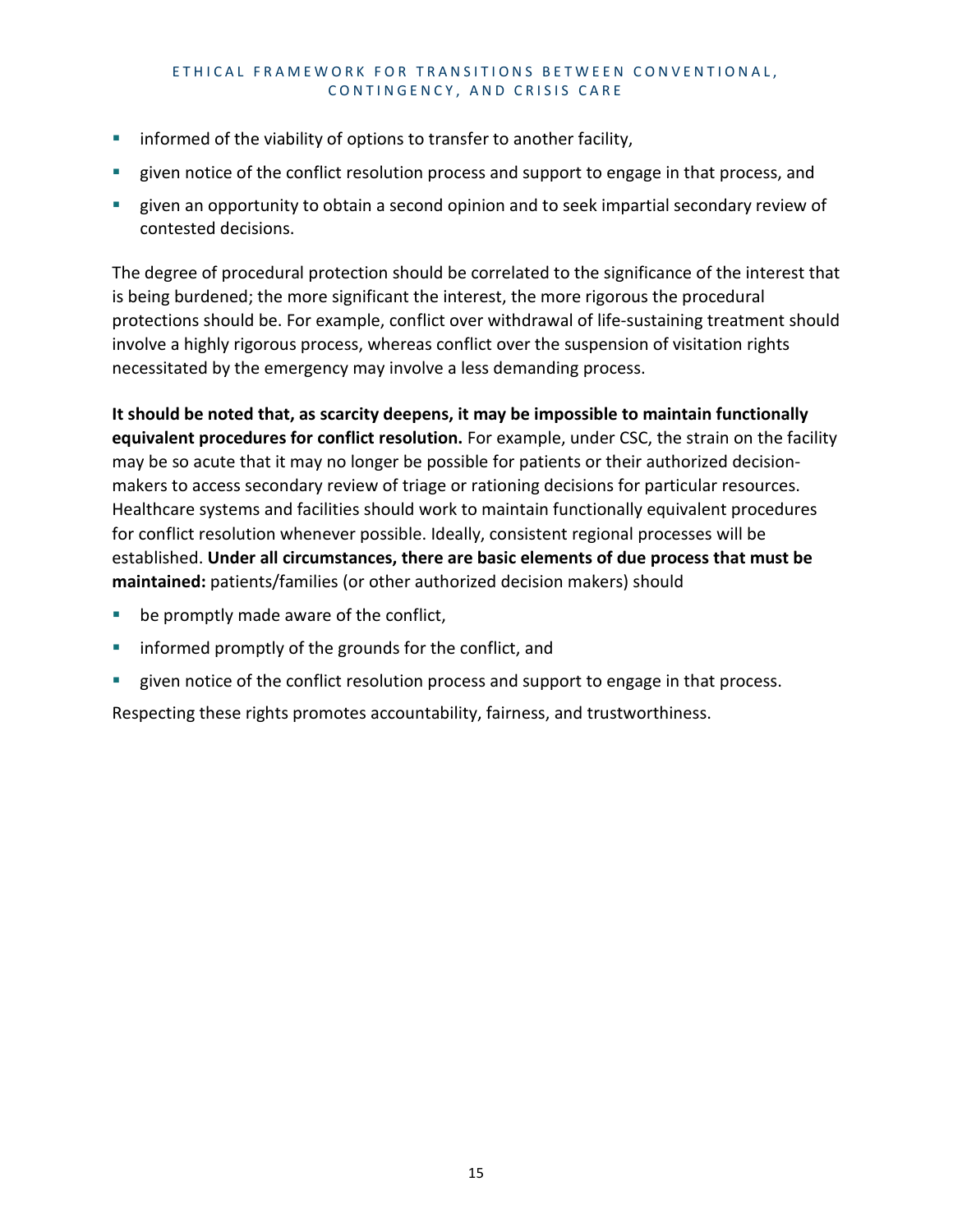|                                                                       | Conventional<br>conditions                        | Contingency<br>conditions                                                             | <b>Crisis conditions</b>                                                                                                                                                                |
|-----------------------------------------------------------------------|---------------------------------------------------|---------------------------------------------------------------------------------------|-----------------------------------------------------------------------------------------------------------------------------------------------------------------------------------------|
| <b>Operating</b><br>conditions                                        | <b>Normal</b>                                     | Suboptimal                                                                            | <b>Extreme</b>                                                                                                                                                                          |
| <b>Processes for</b><br>decision-making<br>and conflict<br>resolution | Usual procedures -<br>usual standards of<br>care. | <b>Expedited</b><br>procedures,<br>functionally<br>equivalent to usual<br>procedures. | Non-equivalent<br>procedures,<br>maintaining at least<br>minimum due<br>process obligations.<br><b>Triage and review</b><br>personnel activated.<br><b>Crisis standards of</b><br>care. |

### **Table 3: Decision-making and conflict resolution processes across the spectrum of care.**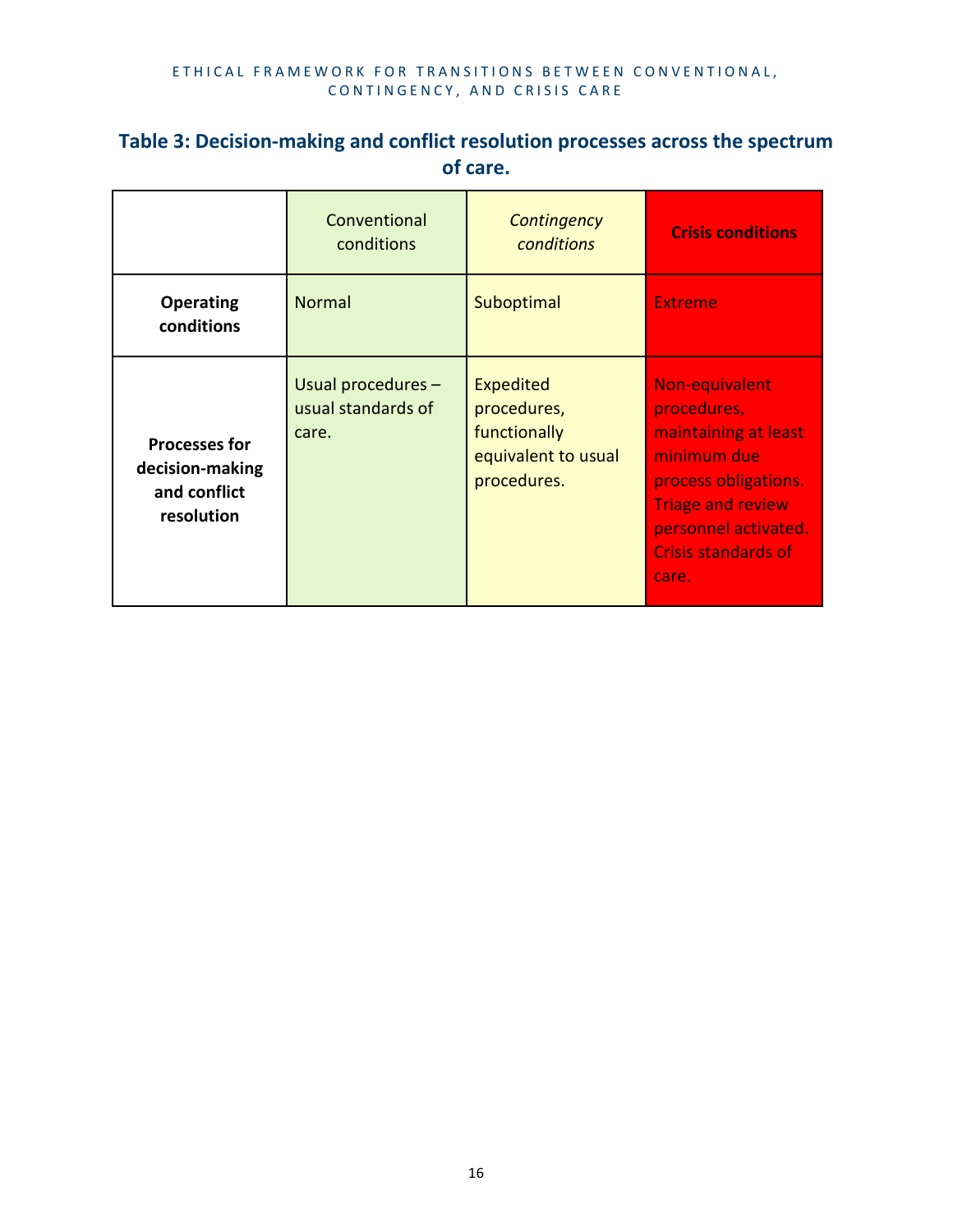# **Appendix: Recommended Strategies**

## <span id="page-19-0"></span>**Strategies for health systems, regional leadership, and state-wide leadership**

- 1. Optimize local surge capacity through extended staffing models, expanding bed availability, utilization of regional and national resources (e.g., Strategic National Stockpile).
- 2. Continue active collaboration, load-leveling, and resource problem-solving with regional and state groups (e.g., MCEC, C4, SHCC).
- 3. Provide communication with providers and the public about basics of current conditions, stressors on the care delivery system, and setting of expectations, with the leadership of MDH and other regional authorities.
- 4. Collaboratively develop metrics and actively monitor care conditions and patient outcomes for evidence-based assessment of when care remains functionally equivalent to care in conventional conditions *versus* when care is no longer functionally equivalent such that crisis standards of care (CSC) should be implemented.
- 5. Clearly communicate to providers and the public when crisis standards of care are in effect, to what resource(s) they apply, and when crisis standards end.

## <span id="page-19-1"></span>**Strategies for individual hospitals and facilities**

- 1. Provide clear and regular communication regarding scarcity conditions, operational status, standards of care, and support resources between administrators and frontline teams.
- 2. Actively monitor care conditions and patient outcomes in an effort to promote evidencebased assessment of when care remains functionally equivalent to care in conventional conditions *versus* when care is no longer functionally equivalent such that crisis standards of care (CSC) should be implemented. In the absence of such an evidence base, decisions about functional equivalence will be made under some degree of uncertainty and should be guided by expert judgement.
- 3. Clearly communicate to providers and the public when crisis standards of care are in effect, to what resource(s) they apply, and when crisis standards end.
- 4. Reaffirm/reference public communications by system, regional, and state authorities, and provide more detailed, organization-specific, patient- and family-centric communication. Develop and maintain multiple communication platforms and modalities to ensure effective communication with the diverse populations of the state, and target messages to local underserved communities and communities of color.
- 5. Identify potential stress points via simple and safe strategies (e.g., consider weekly review of difficult cases/circumstances, daily "huddles," or designated team members to regularly query hospital teams) to ask hospital teams about worrisome circumstances (e.g., patients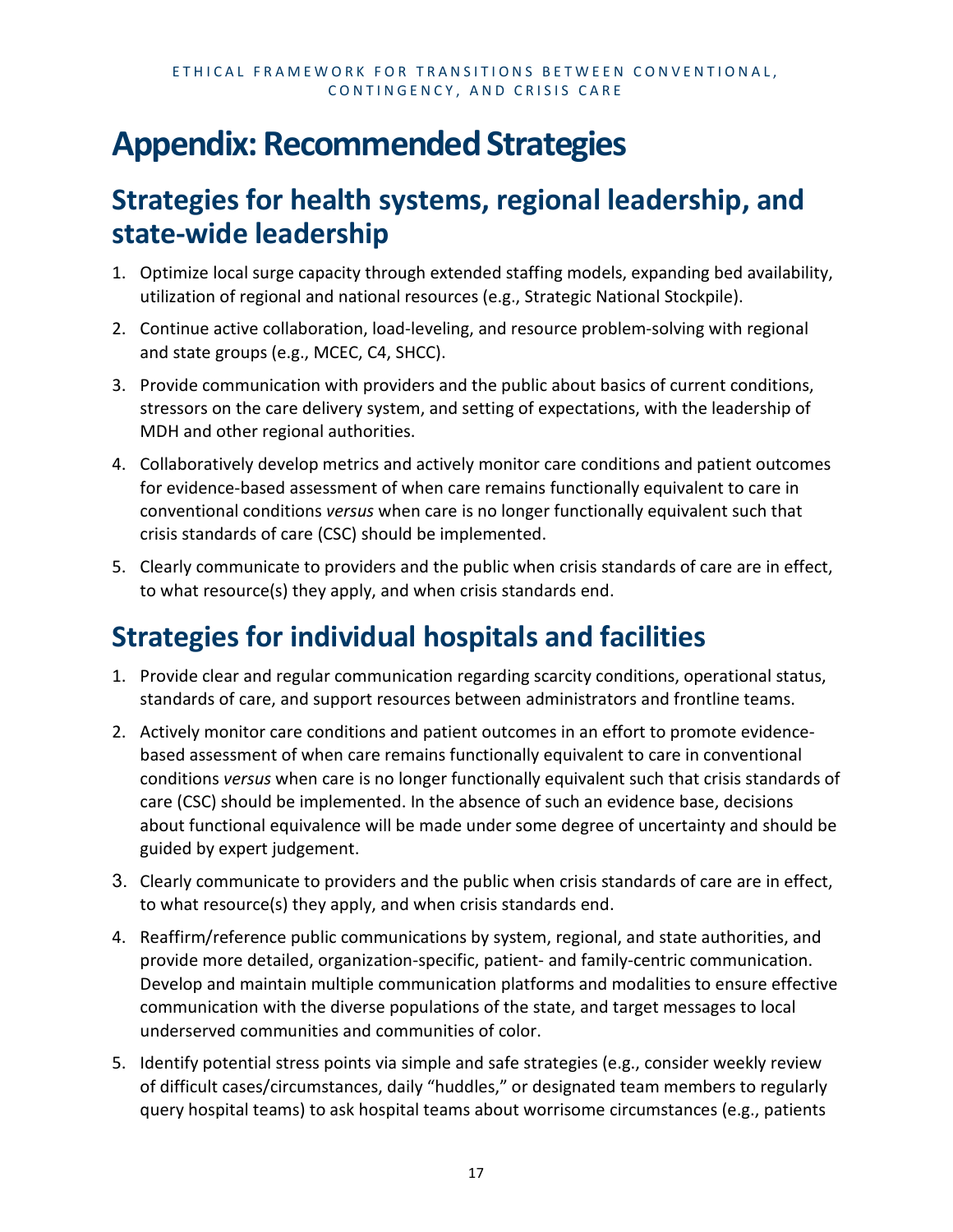with poor prognosis and incompatible treatment goals, or related to current or impending resource shortages).

- 6. Engage equity and inclusion representatives/experts for patient and team support and use practices such as anti-racism/anti-bias education for involved team members.
- 7. Establish clear procedures for conflict resolution under contingency conditions and under crisis standards of care.
- 8. Establish clear procedures for scarcity mitigation under contingency conditions, and clear procedures for consultation and triage or rationing during contingency conditions and crisis standards of care. Engage health systems, regional and/or state authorities to mitigate scarcity through load-balancing and resource problem-solving.
- 9. Identify resources to mitigate staff burnout and to address staff moral distress.
- 10. When scarcity of a resource is resolved, promptly restore full access to those in need; do not triage or ration for longer than necessary and ensure communication of the change is disseminated to bedside providers or decision-makers.
- 11. When triage or rationing is needed, monitor patients who are not initially prioritized for resources to enable reassessment of their priority for allocation if their condition changes or if circumstances alter, increasing their priority.

## <span id="page-20-0"></span>**Strategies for bedside clinicians**

- 1. Avoid ad hoc triage or rationing at the bedside. Follow established policies and processes. Escalate decisions on whether to institute triage or rationing to designated leaders/teams.
- 2. Elicit treatment preferences from patients (or the authorized decision-makers of patients who lack decisional capacity).
- 3. Ensure daily patient and family communication by nursing and provider teams. Acknowledge difficulty/hardship with visitor restriction and leverage technology to maintain patient communication with loved ones and caregiver communication with families. Review prior conversations, clarify situation and perceptions, discuss current status and potential shortages if potentially relevant. Maintain transparency and collaboration to support patients and families, while also acknowledging staff health/impacts; empathetically communicate that "we are in the storm together."
- 4. Specifically inform patients and families of active regional collaboration, and the shared goal of maintaining a consistent standard of care and providing what each patient needs to the greatest extent possible.
- 5. When stressful situations are identified, support patients, families, and teams early in the process in a way that is robust and culturally attuned. When decision-making is stressful, schedule conversations at regular intervals (at least every 2-4 days) and adjust approach based on outcome.